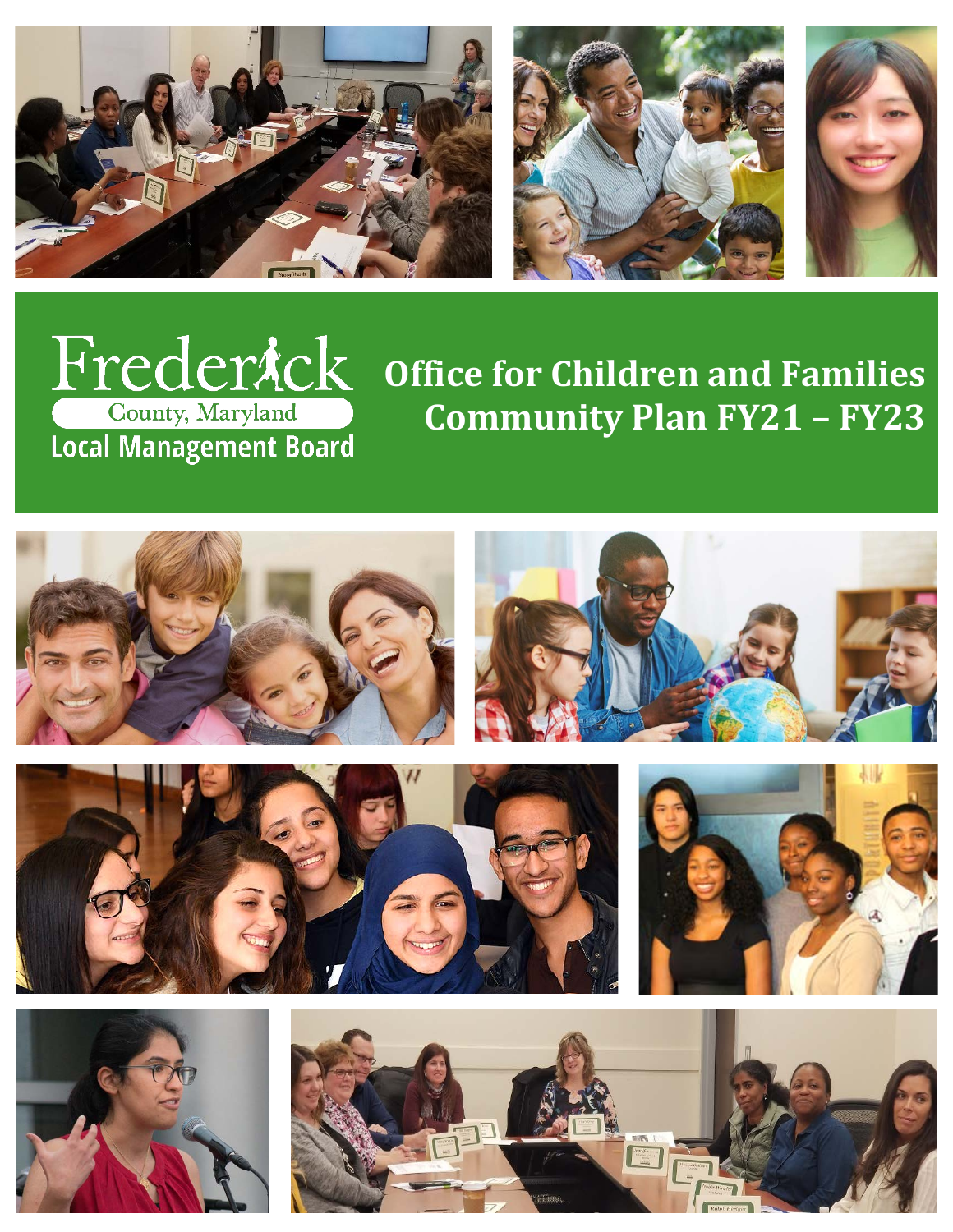# **TABLE OF CONTENTS**

| <b>INTRODUCTION</b>                                                                                   | 3                       |
|-------------------------------------------------------------------------------------------------------|-------------------------|
| <b>Accomplishing Our Mission</b>                                                                      | 3                       |
| PRIORITY RESULTS AND INDICATORS                                                                       | $\overline{4}$          |
| SUMMARY OF COMMUNITY NEEDS ASSESSMENTS                                                                | $\overline{\mathbf{4}}$ |
| Purpose of Each Assessment                                                                            | 5                       |
| Community Needs and Issues Identified                                                                 | 5                       |
| <b>LMB Priorities</b>                                                                                 | 5                       |
| Overlap of Community Needs Assessments with LMB Priorities                                            | 6                       |
| Suggested Strategies to Address the Needs                                                             | 7                       |
| <b>Conclusions and Recommendations</b>                                                                | 8                       |
| <b>COMMUNITY CONVENINGS</b>                                                                           | 11                      |
| Families are Safe and Economically Stable: Child Poverty                                              | 13                      |
| Story Behind the Data                                                                                 | 13                      |
| Partners                                                                                              | 13                      |
| <b>Recommended Strategies</b>                                                                         | 13                      |
| <b>Families are Safe and Economically Stable: Homelessness</b>                                        | 15                      |
| Story Behind the Data                                                                                 | 15                      |
| Partners                                                                                              | 16                      |
| <b>Recommended Strategies</b>                                                                         | 16                      |
| Youth Complete School: Educational Attainment                                                         | 17                      |
| Story Behind the Data                                                                                 | 17                      |
| Partners                                                                                              | 18                      |
| <b>Recommended Strategies</b>                                                                         | 19                      |
| Youth Have Opportunities for Employment or Career Readiness: % of Youth not in School and Not Working | 20                      |
| Story Behind the Data                                                                                 | 20                      |
| Partners                                                                                              | 21                      |
| Recommended Strategies<br>Communities are Safe for Children, Youth and Families: Child Maltreatment   | 22<br>23                |
| Story Behind the Data                                                                                 | 23                      |
| Partners                                                                                              | 24                      |
| <b>Recommended Strategies</b>                                                                         | 24                      |
| <b>COMBINED RECOMMENDATIONS</b>                                                                       | 25                      |
| <b>Systems Change</b>                                                                                 | 25                      |
| <b>Supportive Services</b>                                                                            | 26                      |
| <b>Career Education</b>                                                                               | 26                      |
| <b>Access to Services</b>                                                                             | 27                      |
| <b>Focus on Specific Populations</b>                                                                  | 27                      |
| LMB FY21 - FY23 STRATEGIES                                                                            | 29                      |
| <b>RECOGNITION</b>                                                                                    | 30                      |
|                                                                                                       |                         |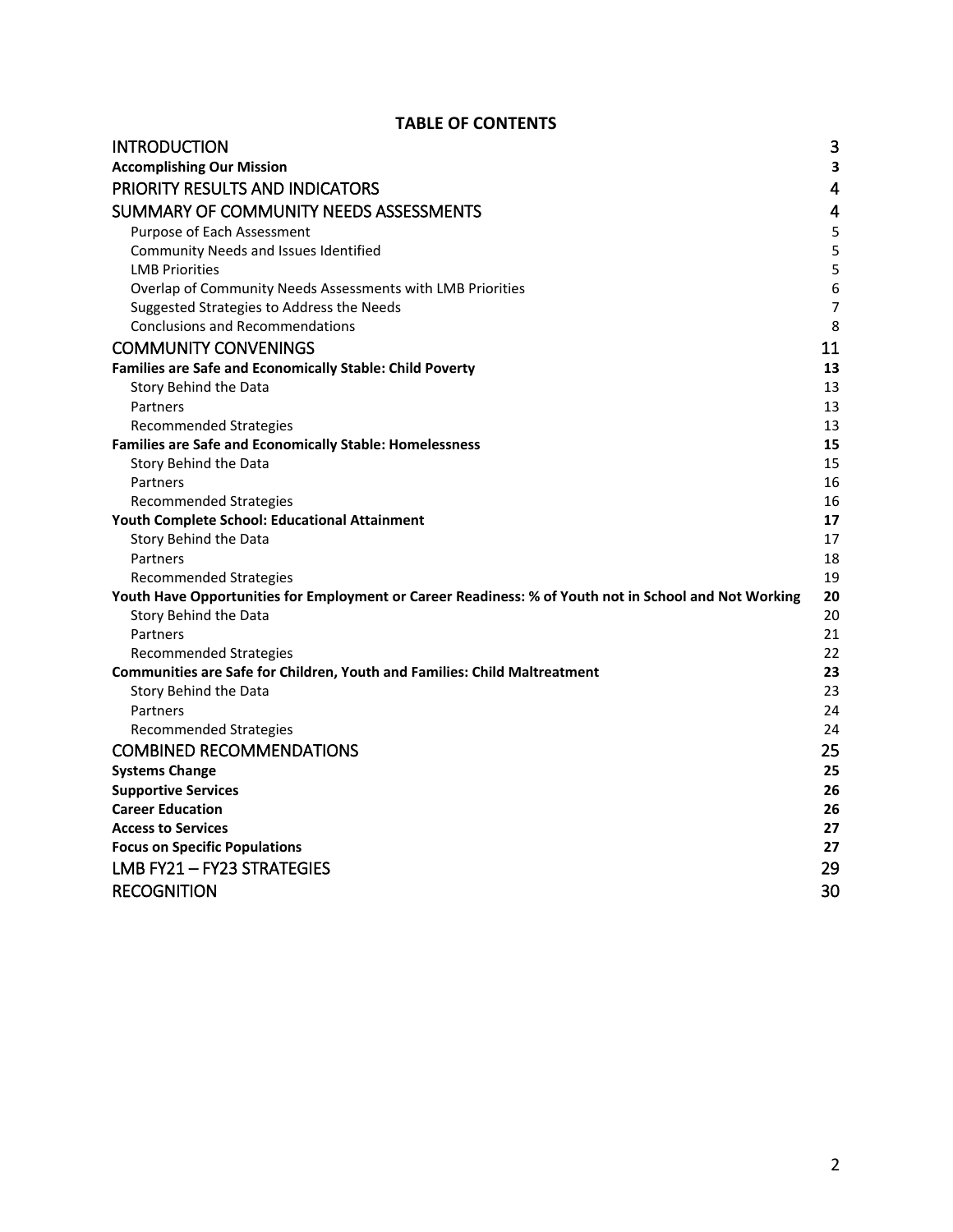# <span id="page-2-0"></span>Introduction

The purpose of this project was to develop and conduct an effective community planning process that would assist the Local Management Board (LMB) and the Frederick County Office for Children and Families (OCF) in selecting the best and most achievable strategies, based on the vetted Governor's Office for Children (GOC) and LMB priorities, to identify funding priorities for FY21 – FY23.

### <span id="page-2-1"></span>Accomplishing Our Mission

The LMB seeks to create a more efficient and effective system of care for the children, youth, and families of Frederick County by:

- Developing service, family, community, and financial partnerships
- Designing goal-directed services that are client-centered and family-focused
- Targeting resources to families with the greatest needs
- Implementing a monitoring system to determine client and cost outcomes.

To accomplish this mission, OCF through the LMB, regularly reviews the issues, needs, and challenges faced by the county's children, youth, and families to determine priorities. The Community Plan was developed to guide decisions for FY21 – FY23. The plan was completed through the following steps:

- 1. Establishing Priority Results and Indicators: The LMB prioritized four conditions of well-being (known as Results) and specific measures (known as Indicators) to assess how the County's families and youth are doing. The subsequent steps of the process were focused on these Results and Indicators.
- 2. Community Needs Assessments (CNA): LMB members reviewed current community assessments completed by other Frederick County organizations to look for commonalities that overlap with LMB priorities.
- 3. Community Convenings (CC): A series of meetings including key stakeholders, community members, families, and youth from throughout the county that identified challenges, required partnerships, and recommended strategies to improve the quality of life of children, youth, and families.
- 4. Prioritizing Strategies: The LMB met to prioritize the strategies and recommendations from the Community Needs Assessments and the Community Convenings.

This report summarizes the results of these four steps.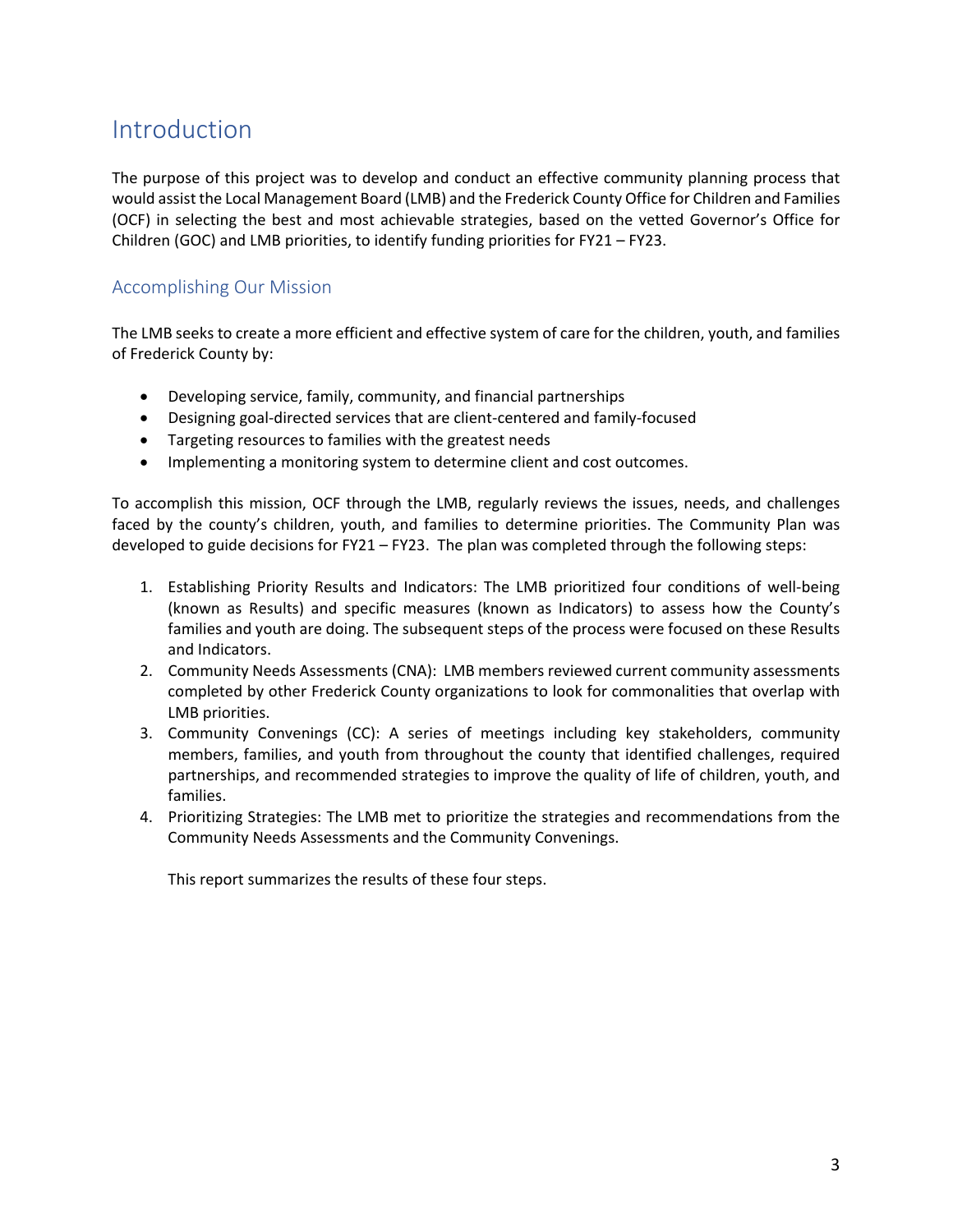# <span id="page-3-0"></span>Priority Results and Indicators

The planning process was based on the selected prioritized Maryland Results for Child Well-Being, associated Indicators and Governor Hogan's strategic goals for his term. All decision making was required to be made utilizing the "Results Based Accountability (RBA) framework"<sup>1</sup> as developed by Mark Friedman.

The four prioritized Results and five Indicators selected by the LMB are:

- Communities are safe for children, youth, and families
	- o Child Maltreatment as measured by the rate of children (ages 0-17) with indicated or unsubstantiated child abuse or neglect findings
- Families are safe and economically stable
	- o Homelessness: Percent of public school children who are homeless on September 30<sup>th</sup>, 2019
	- o Child poverty: the percent of children under 18 living in poverty
- Youth have opportunities for employment or career readiness
	- o Number of youth aged 16-24 not working and not attending school
- Youth complete school
	- o Educational attainment (High school graduate including equivalency)

# <span id="page-3-1"></span>Summary of Community Needs Assessments

The Frederick County LMB developed a unique way to complete its Community Needs Assessment for 2019. First, Community Needs Assessments completed by other County agencies were reviewed to look for commonalities overlapping with Frederick County's LMB priorities.

This review and analysis provided the baseline for the LMB to then explore other data and engage the community in "Turn the Curve"<sup>2</sup> conversations. Members of the board volunteered to work in teams to review the existing assessments and summarize them as they relate to the LMB's priorities.

The assessments they reviewed were:

• Data Collaborative: Frederick County Office for Children and Families<sup>3</sup>

 <sup>1</sup> Results Based Accountability (RBA) framework[: https://clearimpact.com/results-based-accountability/](https://clearimpact.com/results-based-accountability/)

<sup>2</sup> Turn the Curve:<https://clearimpact.com/results-based-accountability/turn-the-curve-thinking/>

<sup>3</sup> Data Collaborative: Frederick County Office for Children and Families completed in May, 2019: [https://www.frederickcountymd.gov/DocumentCenter/View/321765/Frederick-County-OCF---Data-Collaborative-](https://www.frederickcountymd.gov/DocumentCenter/View/321765/Frederick-County-OCF---Data-Collaborative-Report?bidId=)[Report?bidId=](https://www.frederickcountymd.gov/DocumentCenter/View/321765/Frederick-County-OCF---Data-Collaborative-Report?bidId=)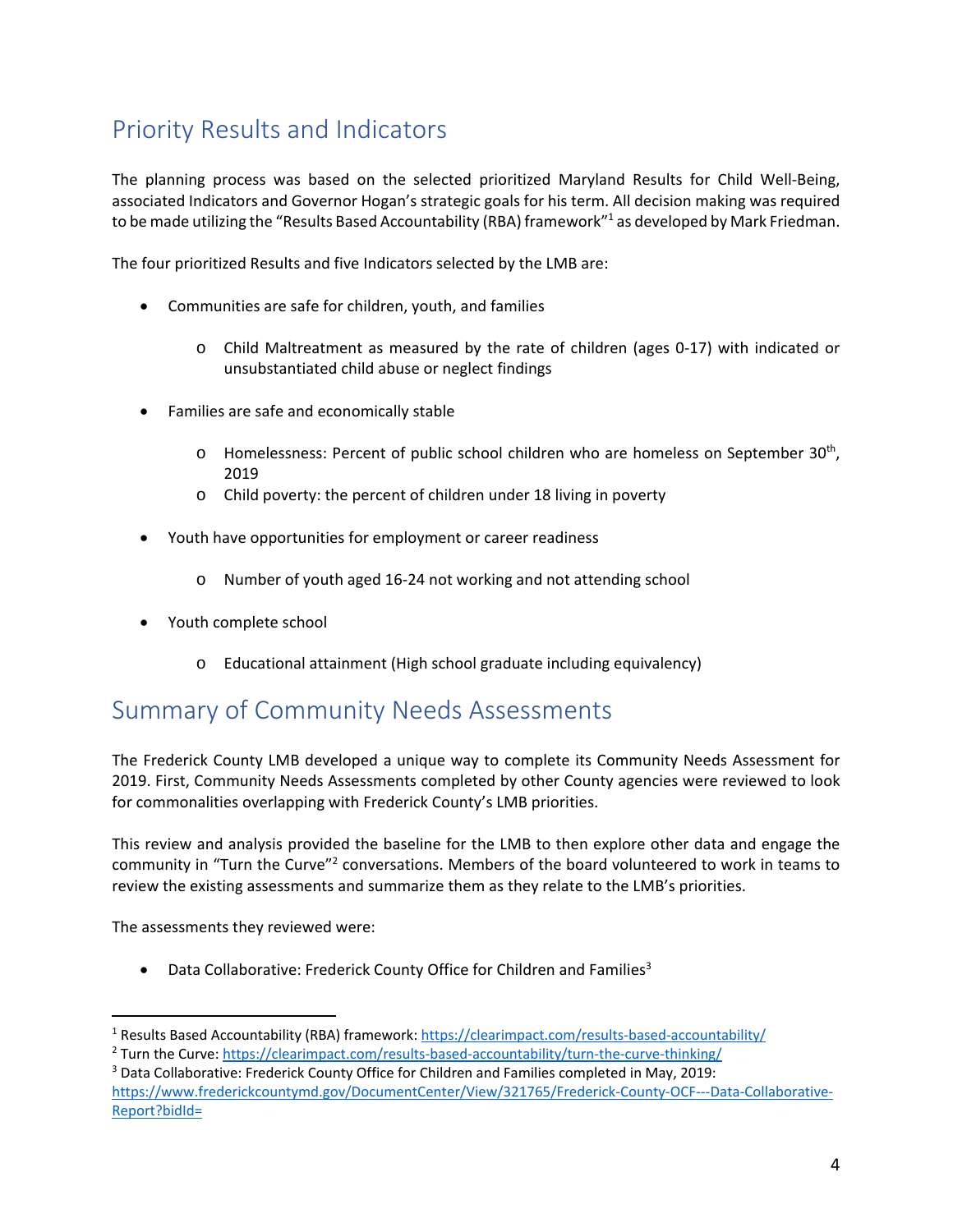- Human Needs Assessment: Community Foundation of Frederick County<sup>4</sup>
- ALICE (Asset Limited, Income Constrained, Employed): A Study of Financial Hardship in Maryland, Maryland United Way<sup>5</sup>
- Community Health Needs Assessment (CHNA): Frederick County Health Department<sup>6</sup>

### <span id="page-4-0"></span>Purpose of Each Assessment

The assessments were completed for various purposes specific to the report:

- Data Collaborative: The report gathered detailed data on the Governor's Four Strategic Goal Priorities.
- Human Needs Assessment: The Community Foundation commissioned the 2018 Human Needs Assessment to determine the most pressing needs in Frederick County, with the information then used to shape its strategic funding and leadership initiatives over the next five to ten years. This report updated information from the 2011 Needs Assessment. It also serves as a common reference for governments, nonprofits, and other organizations that seek to improve human wellbeing in Frederick County.
- ALICE: The ALICE Report defines a basic survival budget in Frederick County and determines the number of households who cannot afford the basic cost of living. The report breaks down various demographics and geographical locations.
- Community Health Needs Assessment (CHNA): The CHNA identified successes for what is being done well in Frederick County and recognized gaps and weaknesses within the community. The information is helpful to healthcare providers and informs the public on transportation, affordable housing, crime and safety, and affordable education.

#### <span id="page-4-1"></span>Community Needs and Issues Identified

Three of the assessments agreed that the biggest issues in the county are affordable housing and affordable transportation. Other issues cited by more than one assessment were "Availability of services outside of Frederick City" and "Young adults living under the poverty threshold."

#### <span id="page-4-2"></span>LMB Priorities

The LMB has prioritized the following results and indicators for its work over the next three years:

- Communities are safe for children, youth, and families
	- o Child Maltreatment as measured by the rate of children (ages 0-17) with indicated or unsubstantiated child abuse or neglect findings

[content/uploads/2018/09/18\\_UW\\_ALICE\\_Report\\_MD\\_Refresh\\_9.11.18\\_Lowres.pdf](https://www.uwcm.org/main/wp-content/uploads/2018/09/18_UW_ALICE_Report_MD_Refresh_9.11.18_Lowres.pdf)

 <sup>4</sup> Human Needs Assessment: Community Foundation of Frederick County; published in January 2019: <https://www.frederickcountygives.org/Impact-Initiatives/Human-Needs-Assessment-Report>

<sup>5</sup> ALICE (Asset Limited, Income Constrained, Employed): A Study of Financial Hardship in Maryland: Completed in 2018 by Maryland United Way[: https://www.uwcm.org/main/wp-](https://www.uwcm.org/main/wp-content/uploads/2018/09/18_UW_ALICE_Report_MD_Refresh_9.11.18_Lowres.pdf)

<sup>6</sup> Community Health Needs Assessment (CHNA): Frederick County Health Department; completed on March, 2019: <https://health.frederickcountymd.gov/455/Community-Health-Assessment>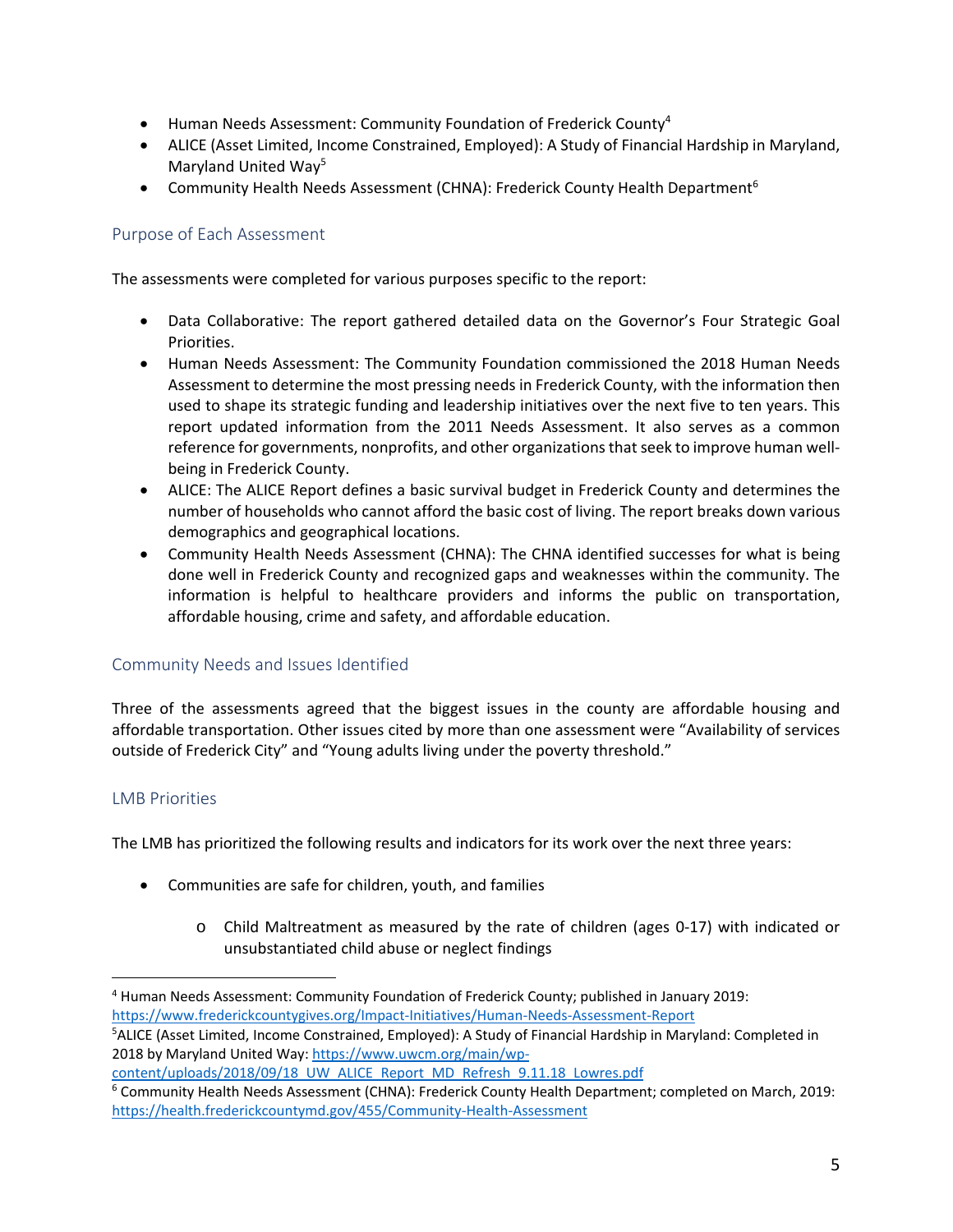- Families are safe and economically stable
	- $\circ$  Homelessness: Percent of public school children who are homeless on September 30<sup>th</sup>, 2019
	- o Child poverty: the percent of children under 18 living in poverty
- Youth have opportunities for employment or career readiness
	- o Number of youth aged 16-24 not working and not attending school
- Youth complete school
	- o Educational attainment (High school graduate including equivalency)

### <span id="page-5-0"></span>Overlap of Community Needs Assessments with LMB Priorities

In reviewing the four assessments, the most significant overlap with LMB priorities was in the result area of "Families are safe and economically stable." Specifically, the Community Health Needs Assessment (CHNA), ALICE, and the Data Collaborative all identified the issues of affordable housing and transportation as relating to homelessness and child poverty. In addition, the CHNA identified decreased household income as contributing to homelessness and child poverty. While not listed as a "big issue," the Human Needs Assessment also listed affordable housing and transportation as an issue in Frederick County. Several limitations on resources needed identified contributing factors to homelessness, child poverty, and the number of youth not working and not in school:

- Funding for resources
- Widespread knowledge of available resources
- Access to resources outside of Frederick City

The Data Collaborative, the Community Foundation, and the CHNA also noted the issues of Adverse Childhood Experiences (ACEs) resulting in the need for trauma-sensitive services and increased support for counseling in public schools. These related to the "Communities are safe for children, youth, and families" and the "Families are safe and economically stable" result areas.

CHNA also noted that several infant health indicators (low birth weight and infant mortality) increased in the last few years. Infant mortality has also been noted as being more than twice as high for Black infants in 2017 as for White infants. While these statistics do not fit into any of the LMB priority indicators, the committee reviewing the CHNA noted them under "Communities are safe for children, youth, and families".

Under the youth result areas (Youth complete school and Youth have opportunities for employment or career readiness), the issues identified were:

- Transportation
- Services outside of Frederick City
- English as a Second Language (ESL) barrier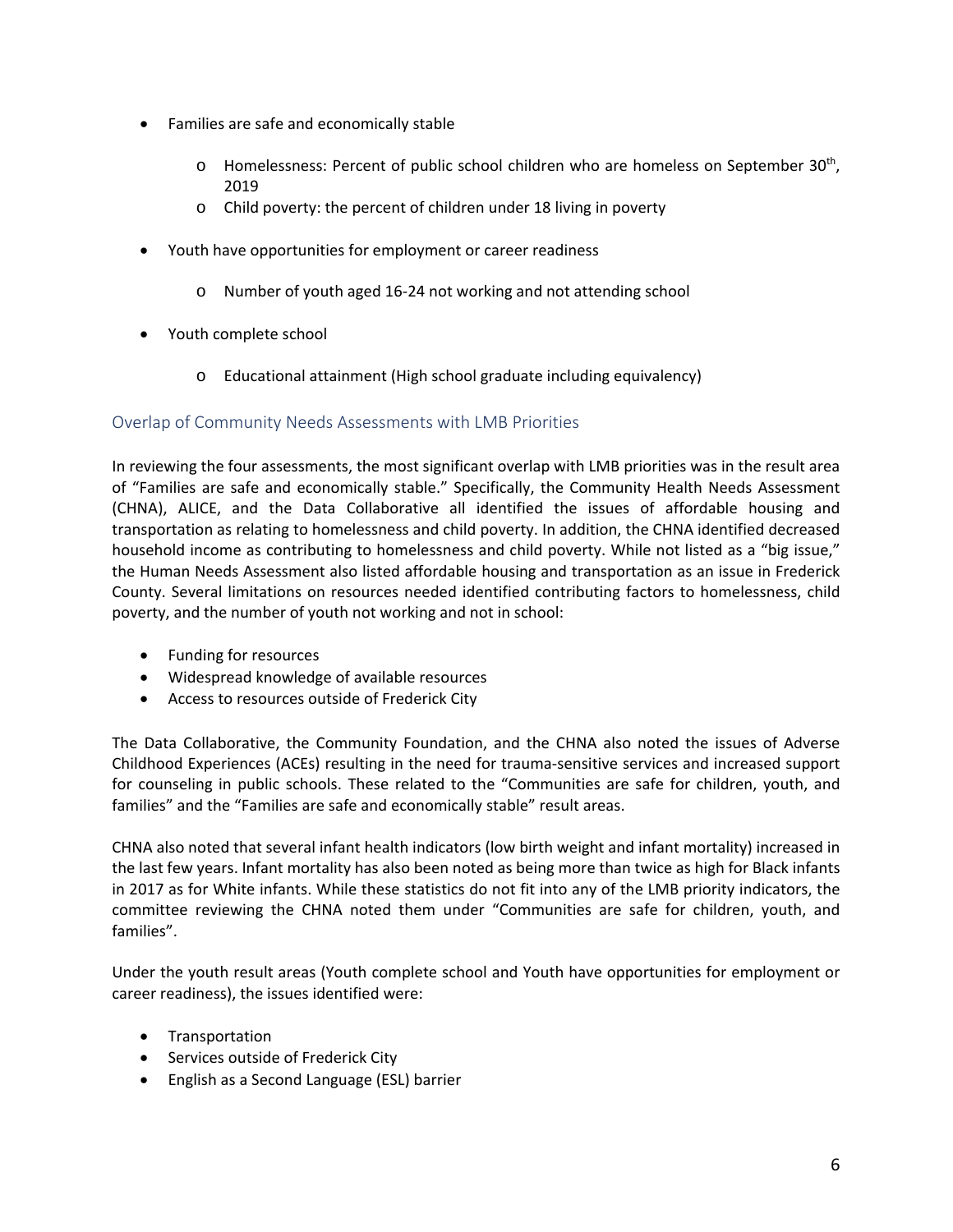- Decreased household income and poverty: 57% of emancipated young adults live under the ALICE poverty threshold
- Disconnected youth and those in jeopardy of disconnection

#### <span id="page-6-0"></span>Suggested Strategies to Address the Needs

The committees identified several strategies to address these issues. These strategies included:

- Families Are Safe And Economically Stable
	- o Providing employment, training or education goal-planning services for every family and/or participant
	- o Provide or support transportation
	- o Increase knowledge of and access to family resources, particularly for those outside of Frederick City. Specific suggestions for doing this were:
		- Partner with hospitals and schools to distribute information about resources
		- Promote community awareness by staffing periodic resource centers in remote areas
	- o Develop a support infrastructure for ALICE households; single parent families are especially at risk
	- o An LMB member should serve on the Frederick County Homeless Coalition; In-Service Forum for Service Providers
- Communities Are Safe For Children, Youth, And Families
	- o School-based trauma sensitive services for family units.
	- o Increase knowledge of and access to family resources, particularly for those outside of Frederick City. Specific suggestions for doing this were:
		- Partner with hospitals and schools to distribute information about resources
		- **Promote community awareness by staffing periodic resource centers in remote** areas
- Youth Have Opportunities For Employment Or Career Readiness
	- o Providing employment, training or education goal planning services for every family/participant (Both the Data Collaborative and the Community Foundation recommended this).
	- o Provide or support transportation
	- o Mobile navigator/mentor to connect with disconnected youth peer model
	- o Develop a plan for addressing the ESL barrier (For example: hire bi-lingual staff; coordinate services through existing entities that serve people who speak English as a second language; provide interpretation when needed; develop hiring practices that promote cultural sensitivity).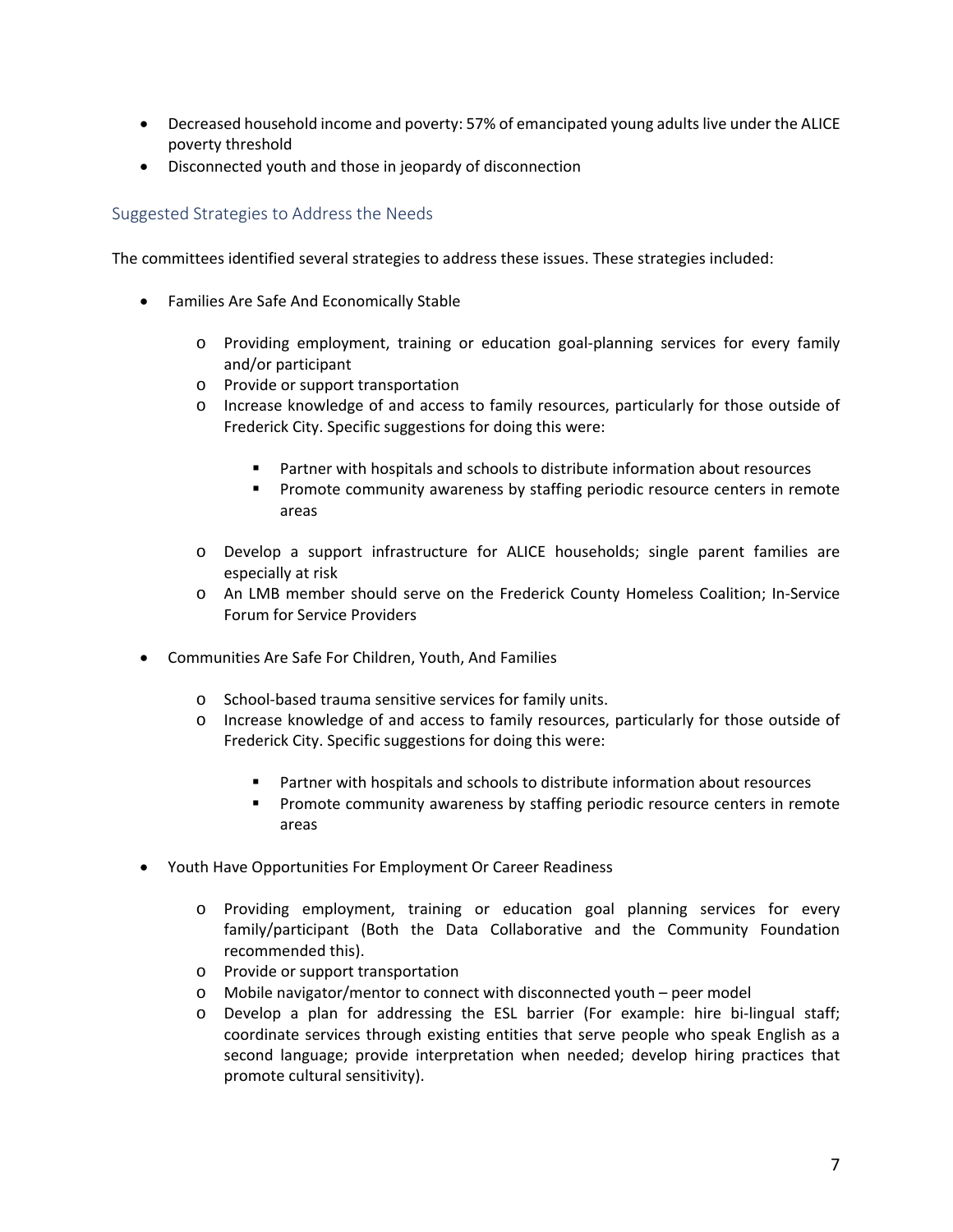- o Increase knowledge of and access to youth resources, particularly for those outside of Frederick City. Specific suggestions for doing this were:
	- Partner with hospitals and schools to distribute information about resources
	- **Promote community awareness by staffing periodic resource center in remote** areas
- Youth Complete School
	- o School-based services availability
	- o Ensure school staff have literature on community services
	- o Provide or support transportation
	- o Promote support and collaboration through the Frederick County Public School (FCPS) ESL office

#### <span id="page-7-0"></span>Conclusions and Recommendations

Each committee was asked to make conclusions and recommendations in the following areas:

- Service gaps that overlap with the LMB's prioritized needs
- Priority areas the LMB should focus on
- Strategies the LMB should consider to address as prioritized needs

#### *General Comments in this Section*

- Community Foundation:
	- o Consider the unique needs of LGBTQ youth experiencing homelessness
	- o Transportation is referenced as a possible general/integrated intervention in this report and an additional LMB priority area from the 2016 needs assessment
	- o Increase public awareness of available services, specifically childcare subsidies, as referenced through a proposed strategy in this report and relates to the additional LMB priority area of increasing public awareness about community services from the 2016 needs assessment

#### *Service Gaps*

- Data Collaborative:
	- o Housing
	- o Transportation
	- o Availability of services outside Frederick City
	- o Addressing non-English speaking barriers
- Community Foundation
	- o Shelter specifically for LGBTQ youth and young adults experiencing homelessness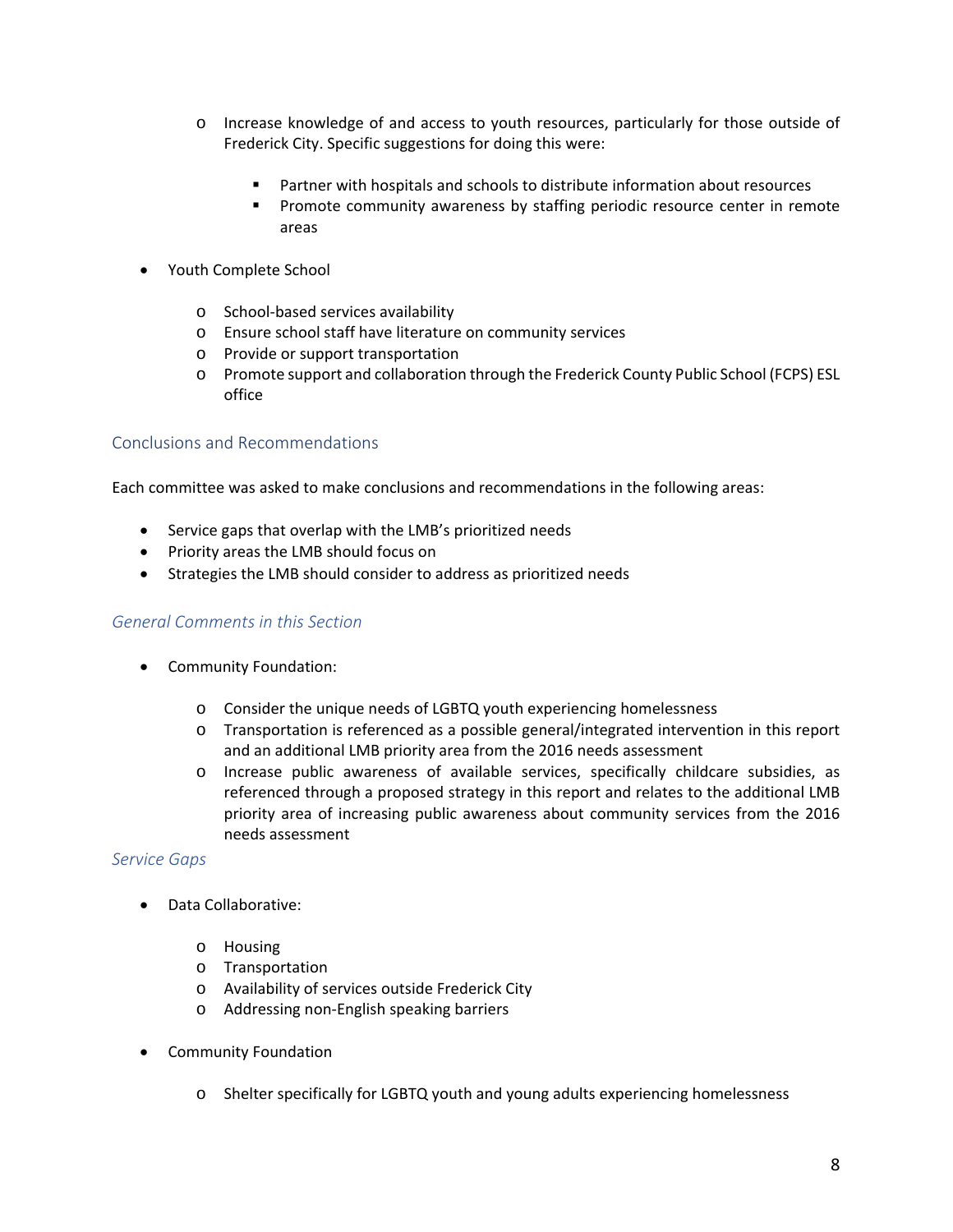- o Vocational job training for workers ages 18-25
- o Position the local community college as a resource for re-connecting young adults to the labor market and pathways to economic success.
- o Universal aftercare in the public schools (K-8)
- o Interventions for low-income working families and ACEs (including increasing support for counseling the public schools)
- o Transportation
- o Increased public awareness of resources
- o ALICE families that cannot afford services/supports and do not qualify for public assistance
- ALICE summary:
	- o Programs supporting single-parent households that mitigate the necessity of the ALICE scale
	- o Lack of program support for young adults under 24 years of age
	- o Improvement in affordable housing opportunity, a great need still exists
	- o Transportation options, especially for rural communities
	- o Affordable, quality daycare options so ALICE parents can work
- Community Health Needs Assessment (CHNA):
	- o Housing
	- o Transportation
	- o Medical Services

#### *Priority areas for the LMB*

- Data Collaborative:
	- o Substance Abuse
	- o ACEs
- Community Foundation
	- o Early childhood mental health
- ALICE report:
	- o Transportation options for rural areas and off-hours workers
- CHNA:
	- o ACEs based on data available in the Community Health Needs Assessment (CHNA)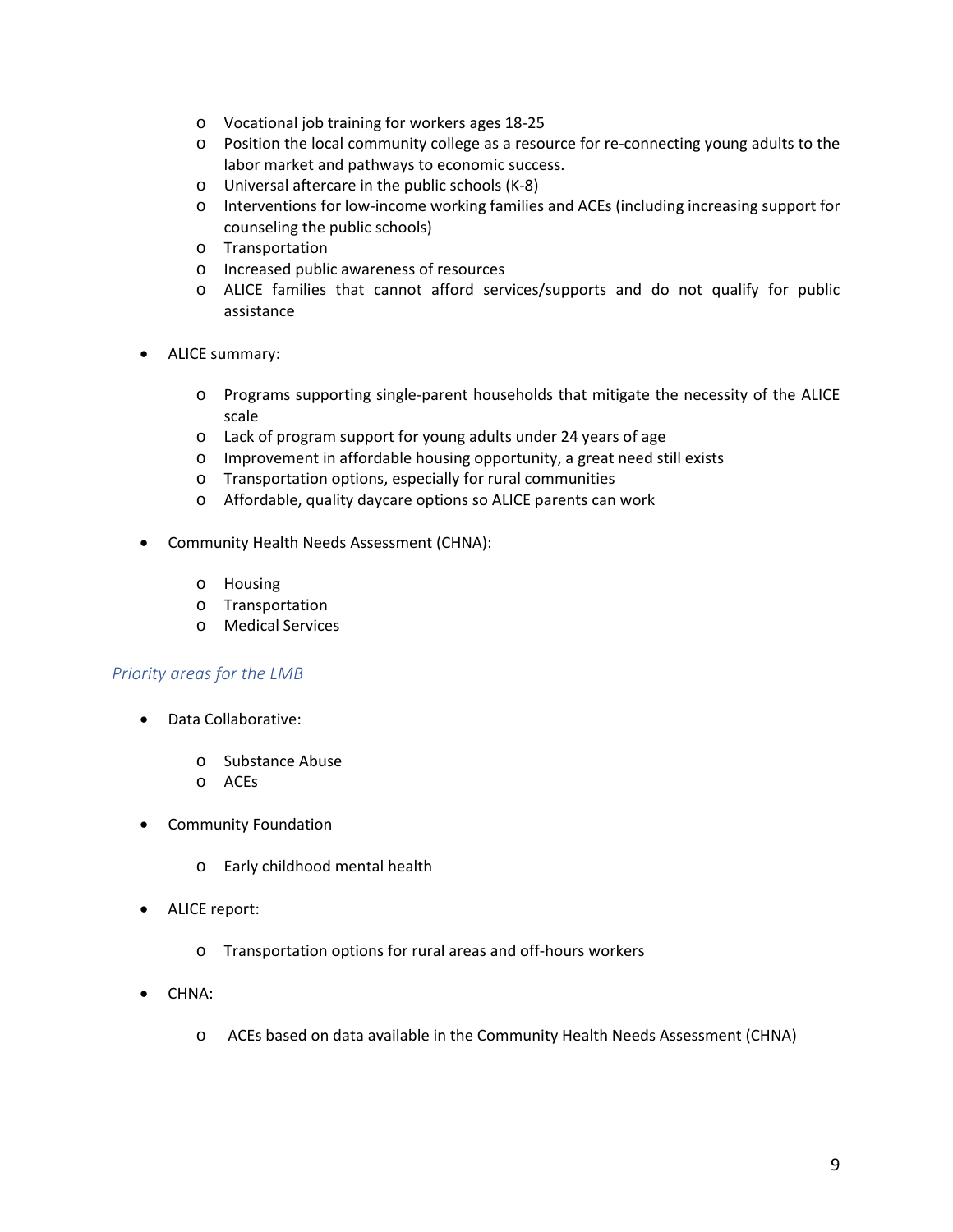### *Strategies for the LMB to consider*

- Data Collaborative:
	- o Promoting Service Coordination and Collaboration among community service providers across the county
	- o Mobile navigator/mentor to connect with Disconnected Youth peer model
	- o Universal Home Visiting
- Community Foundation:
	- o Mental health services delivered where children spend their time (i.e. preschool, public school)
- ALICE
	- o Work closely with state, county government, and private transportation companies to provide affordable transportation options
- CHNA:
	- o Partnerships with the local hospital and the school system (FCPS). During back to school nights, the LMB and subsidiary grantees can provide information to parents in the form of in-person, pamphlets, "Find Out First" announcements, and web-site availability.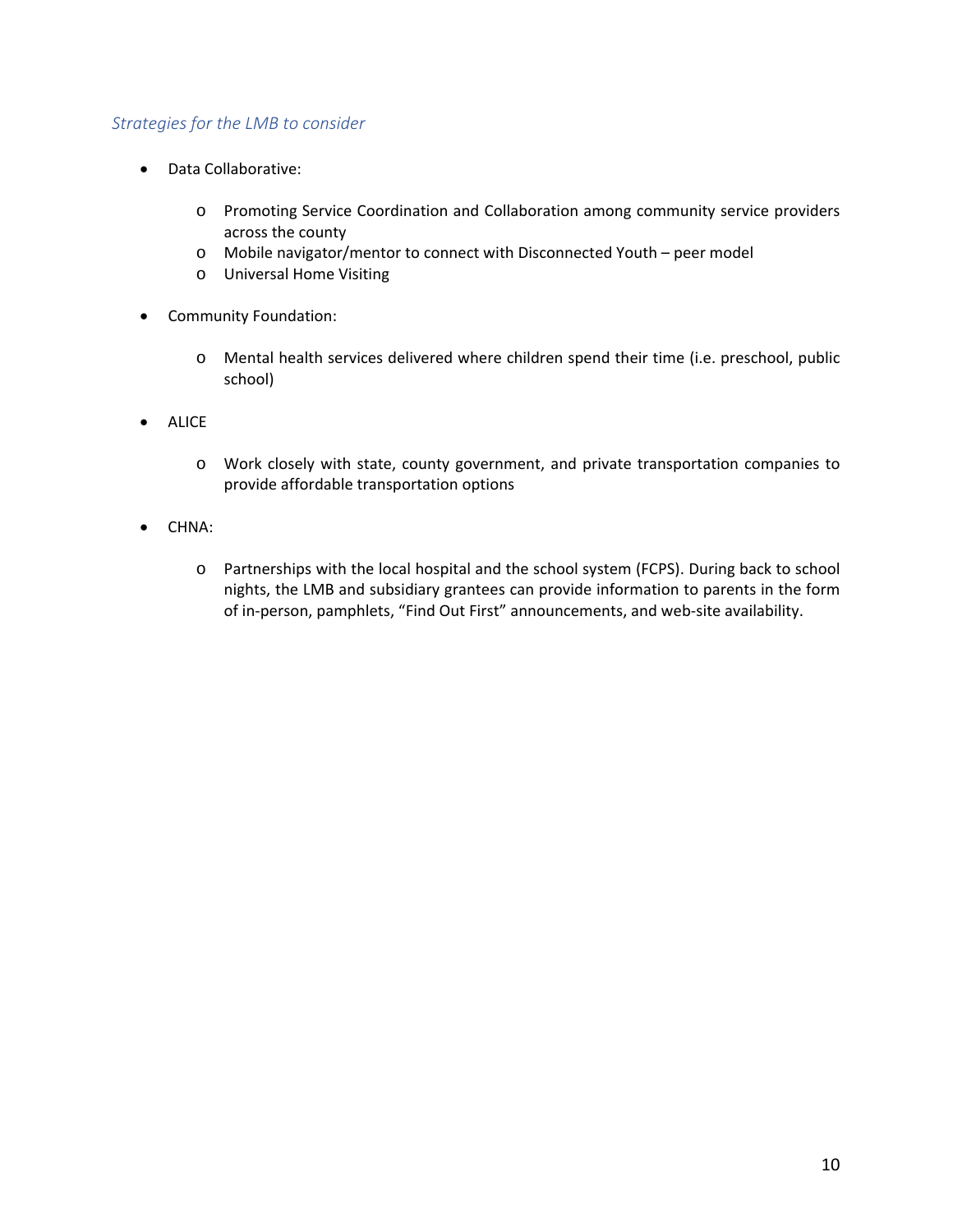# <span id="page-10-0"></span>Community Convenings

A Community Convening is a gathering of key stakeholders, community members, youth, and families from throughout the community. The purpose is to hear community members' opinions and recommendations around specific conditions of well-being for children, youth, and families in their communities.

This process involves a review of individual graphs of each prioritized indicator (related to the well-being result areas) and providing insight into the key factors influencing the particular trend of that indicator. Community members provide recommendations for key partners required to work together to achieve improvement in the data, programs, supports, and other strategies to achieve the optimum quality of life for children, youth, and families in the county.

The Frederick County LMB held six (6) Community Convenings throughout autumn of 2019. These gatherings were hosted by child and youth serving organizations throughout Frederick County. A combined total of 106 community members attended for all convenings.

The Community Convenings focused on the LMB's currently prioritized Results and Indicators:

- **Families are safe and economically stable**
	- o Child Poverty
	- o Homelessness
- **Youth complete school**
	- o Educational Attainment: % of youth with less than a high school diploma
- **Youth have opportunities for employment or career readiness**
	- o % of youth not working and not in school
- **Communities are safe for children, youth and families**
	- o Child Maltreatment

This section of the report presents the summaries of all the groups for each Result and Indicator. The summaries will focus on the insights and recommendations in three areas:

- The Story Behind the Data: This is an analysis and summary of the underlying causes and forces at work on a particular indicator. This includes challenges that families and youth may experience, as well as systemic barriers. It also includes community supports that are helping children, youth, and families to succeed.
- Partners with a Role to Play: Participants were asked who were the most important partners that can work together to address the challenges that may be experienced by children, youth, and families for a particular indicator.
- Recommended Strategies: Participants brainstormed ideas to address the challenges faced by families and/or to provide needed supports. They then were asked to identify the most powerful strategies that they would recommend to improve a particular indicator and achieve a better quality of life for children, youth, and families.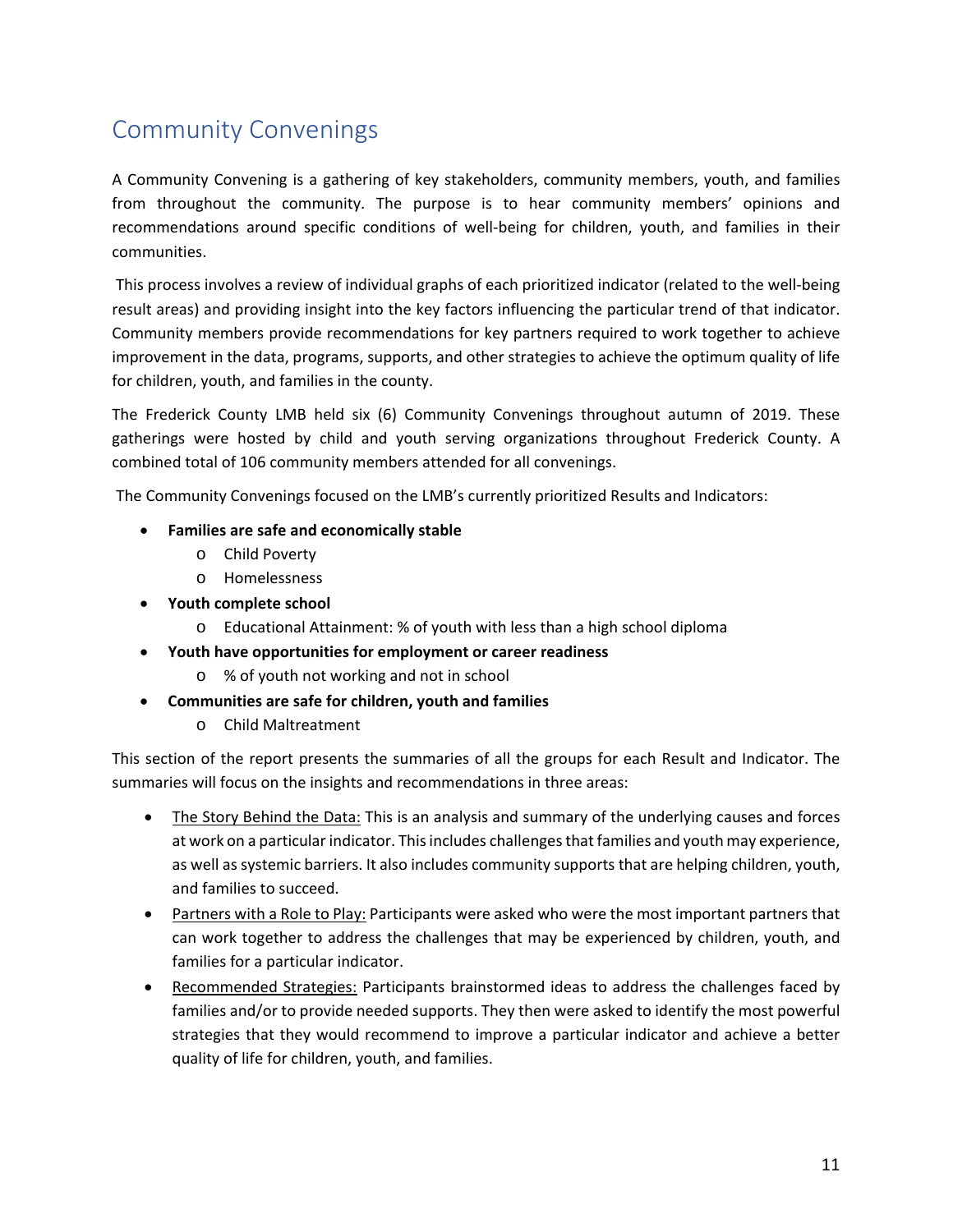| <b>Host</b>                                                                         | <b>Location</b>                                 | Population                                                                                                                           | <b>LMB Facilitators</b>                                                                                                             |
|-------------------------------------------------------------------------------------|-------------------------------------------------|--------------------------------------------------------------------------------------------------------------------------------------|-------------------------------------------------------------------------------------------------------------------------------------|
| <b>Frederick City</b><br><b>Housing Authority</b>                                   | <b>Hillcrest</b><br>Community<br>Center         | Families currently or previously<br>receiving subsidized housing<br>assistance.                                                      | Leslie Barnes-Keating, Jennifer<br>Barker-Frey, Kelli Goetz,<br>Brooke Sims, Shelly Toms,<br>Sarah Ford, Housing Authority<br>staff |
| <b>Family Partnership</b><br>of Frederick County<br>(2 convenings)                  | Family<br>Partnership<br>of Frederick<br>County | Youth, predominately<br>disconnected youth.                                                                                          | Leslie Barnes-Keating, Shelly<br>Toms, FP Staff                                                                                     |
| Student<br>Homelessness<br>Initiative Partnership<br>(SHIP) New Horizons            | <b>SHIP Main</b><br>Office                      | Unaccompanied homeless<br>youth                                                                                                      | Leslie Barnes-Keating, Jennifer<br>Barker-Frey, SHIP staff                                                                          |
| Seton Center of<br>Emmitsburg                                                       | Seton Center                                    | Families residing in the<br>Northern Frederick County area<br>that currently or previously<br>received supports from Seton<br>Center | Leslie Barnes-Keating, Jennifer<br>Barker-Frey, Kelli Goetz,<br>Brooke Sims, Shelly Toms,<br>Stacy Wantz, Seton Center<br>staff     |
| <b>Frederick City Parks</b><br>and Recreation $-$<br>City Youth Advisory<br>Council | <b>Frederick City</b><br>Armory                 | Youth attending Frederick<br><b>County Public Schools</b>                                                                            | Leslie Barnes-Keating, Jennifer<br>Barker-Frey, Steve Buckley,<br>Frederick City Parks and<br><b>Recreation staff</b>               |

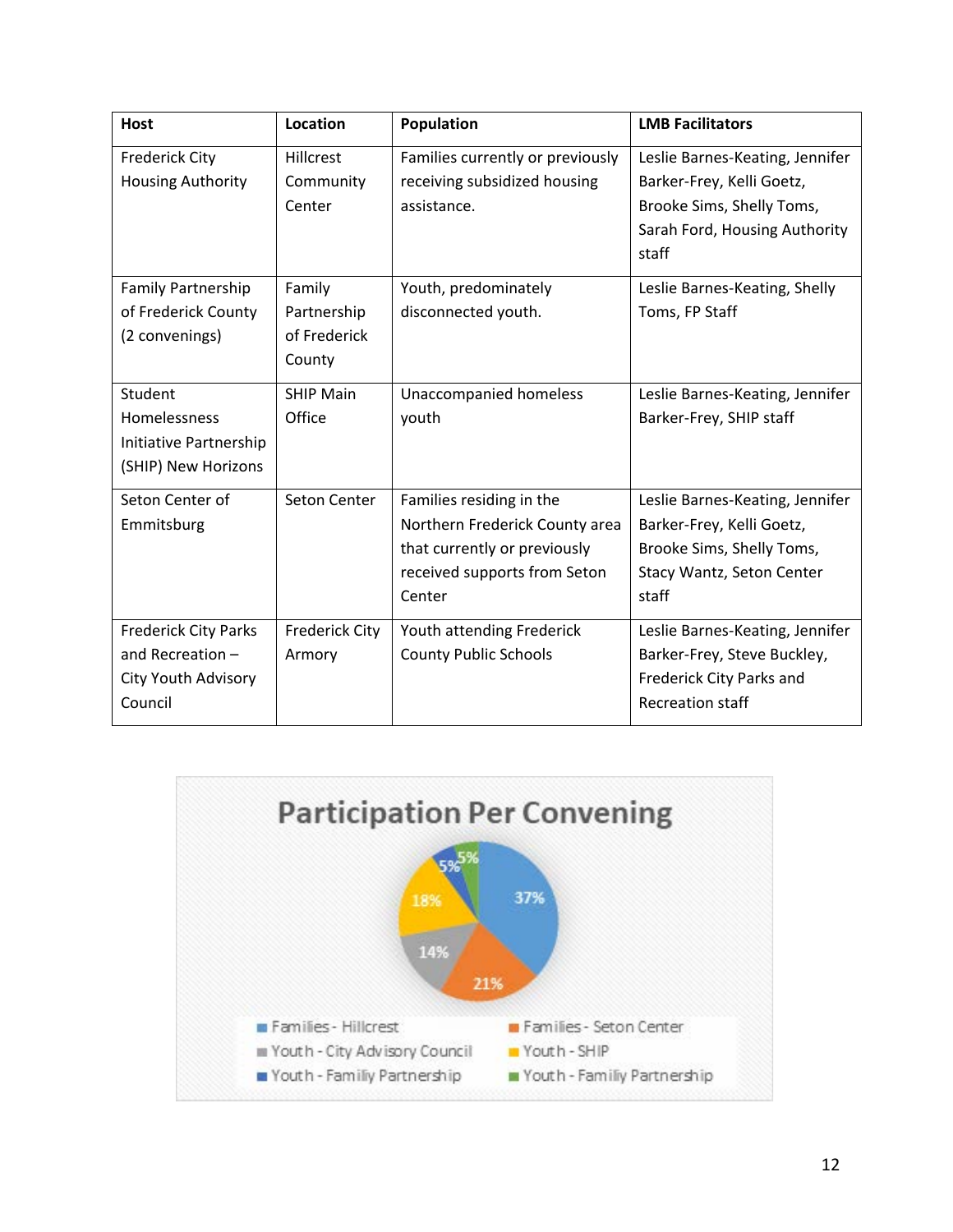# <span id="page-12-0"></span>Families are Safe and Economically Stable: Child Poverty



Two groups focused on this indicator: Seton Center in Emmitsburg and Hillcrest Community Center.

### <span id="page-12-1"></span>Story Behind the Data

Both groups agreed that the increasing cost of housing in Frederick County contributes to Child Poverty. Other contributing factors included:

- Limited transportation around the entire county
- Cost of medical treatments and insurance income bracket barriers
- Lack of trade jobs
- Gender bias
- Substance abuse

#### <span id="page-12-2"></span>Partners

Significant partners who were mentioned were:

- Seton Center (Emmitsburg)
- Churches
- **Fire Stations**
- Social Services
- Education system

#### <span id="page-12-3"></span>Recommended Strategies

1. Career and Technical Programs: Both groups agreed that preparation for life beyond high school that includes career readiness is key to stemming child poverty. They recommended that all students have access to Career and Technical Programs without being charged fees. They agreed that teaching the trades in high school and college readiness was important.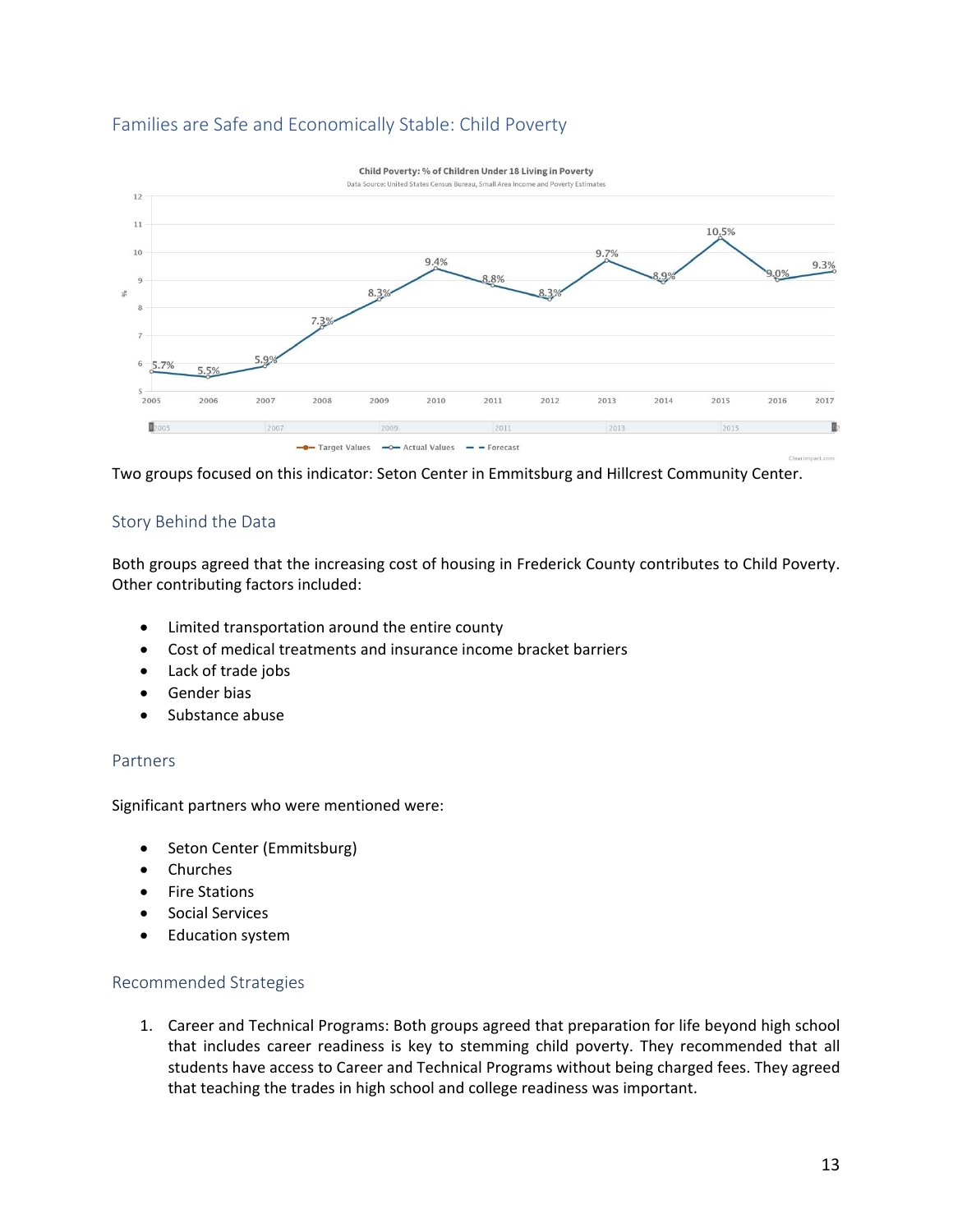- 2. Coordinated Services Intake (in Emmitsburg): The group meeting at the Seton Center in Emmitsburg recommended bringing the intake process for services (that currently go to DSS) to Emmitsburg in a "one-stop shop" center. They recommended Seton Center be the location.
- 3. Other key recommendations were:
	- a. Open a local soup kitchen
	- b. Provide free lunch for all students
	- c. Invest in the community; people care about other people
	- d. Provide after school programs for elementary and high school students
	- e. Focus on parents:
		- i. Provide more education for parents and hold them accountable
		- ii. More parent involvement: reach out to low income neighbors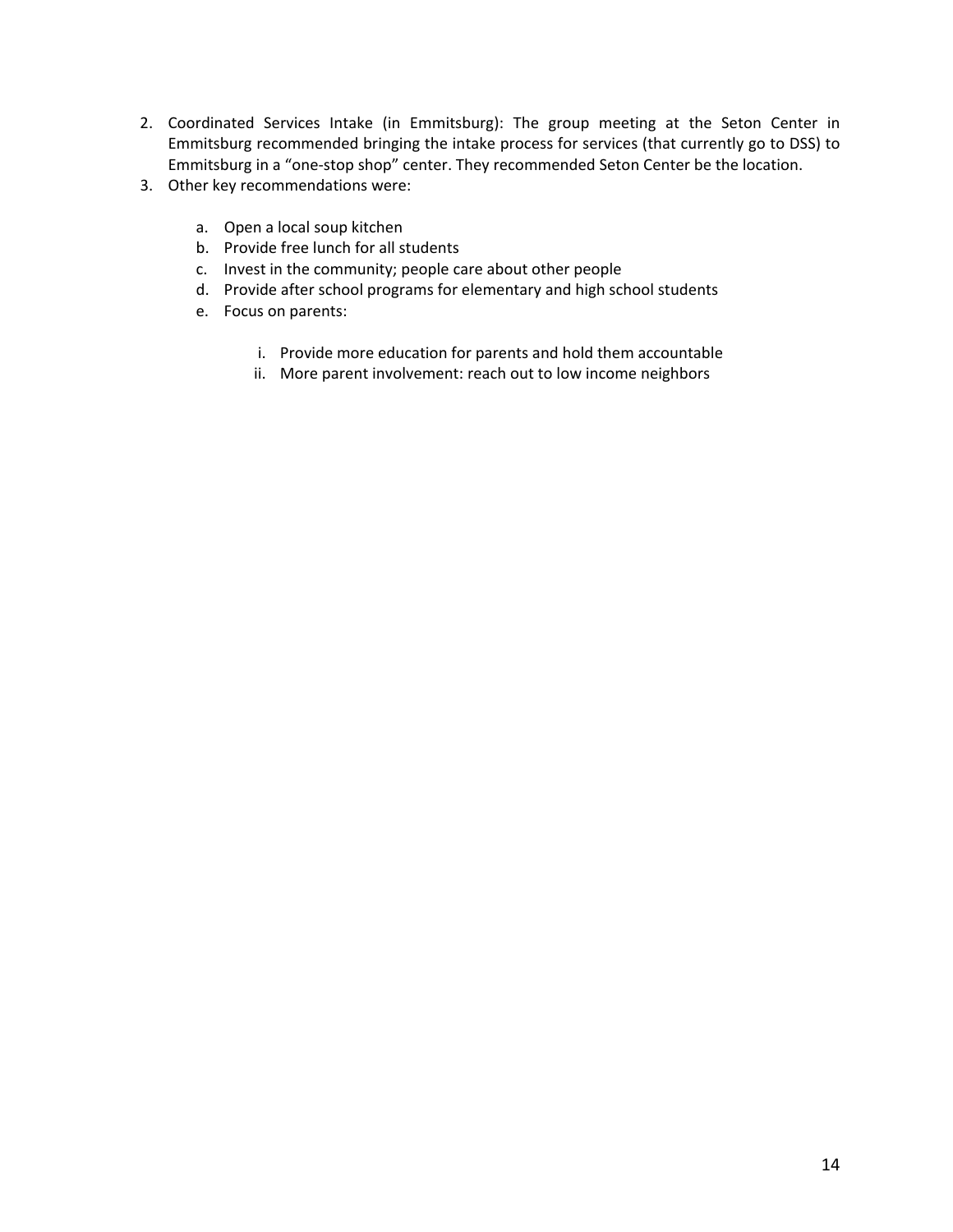# <span id="page-14-0"></span>Families are Safe and Economically Stable: Homelessness



Three groups focused on this indicator: City Youth Recreation Center, Hillcrest Community Center and the Seton Center in Emmitsburg.

#### <span id="page-14-1"></span>Story Behind the Data

All groups agreed that the lack of affordable housing in Frederick County, paired with a higher cost of living, were key contributing factors to the increase in homelessness. Underlying this factor was gentrification and the increase in population and development throughout Frederick County.

The groups also discussed language barriers, which may impede families having access to resources that may help. Other factors prioritized by at least one group were:

- Types of jobs available: more jobs requiring high skill levels are available and people may not have the skills to fill these jobs.
- Housing availability; fewer lower cost, low-income housing is available
- Livable wage: many people are not making a livable wage
- Learning money management at a younger age
- Discontinuation of public benefits for a person may cause homelessness
- Changes in socioeconomic status due to life events such as job loss, death of a family member, health issues, divorce, care for the elderly
- Drug issues; the most vulnerable people are targeted
- Single-headed households Lack of knowledge of and sharing of resources by providers– particularly around poverty and homelessness prevention.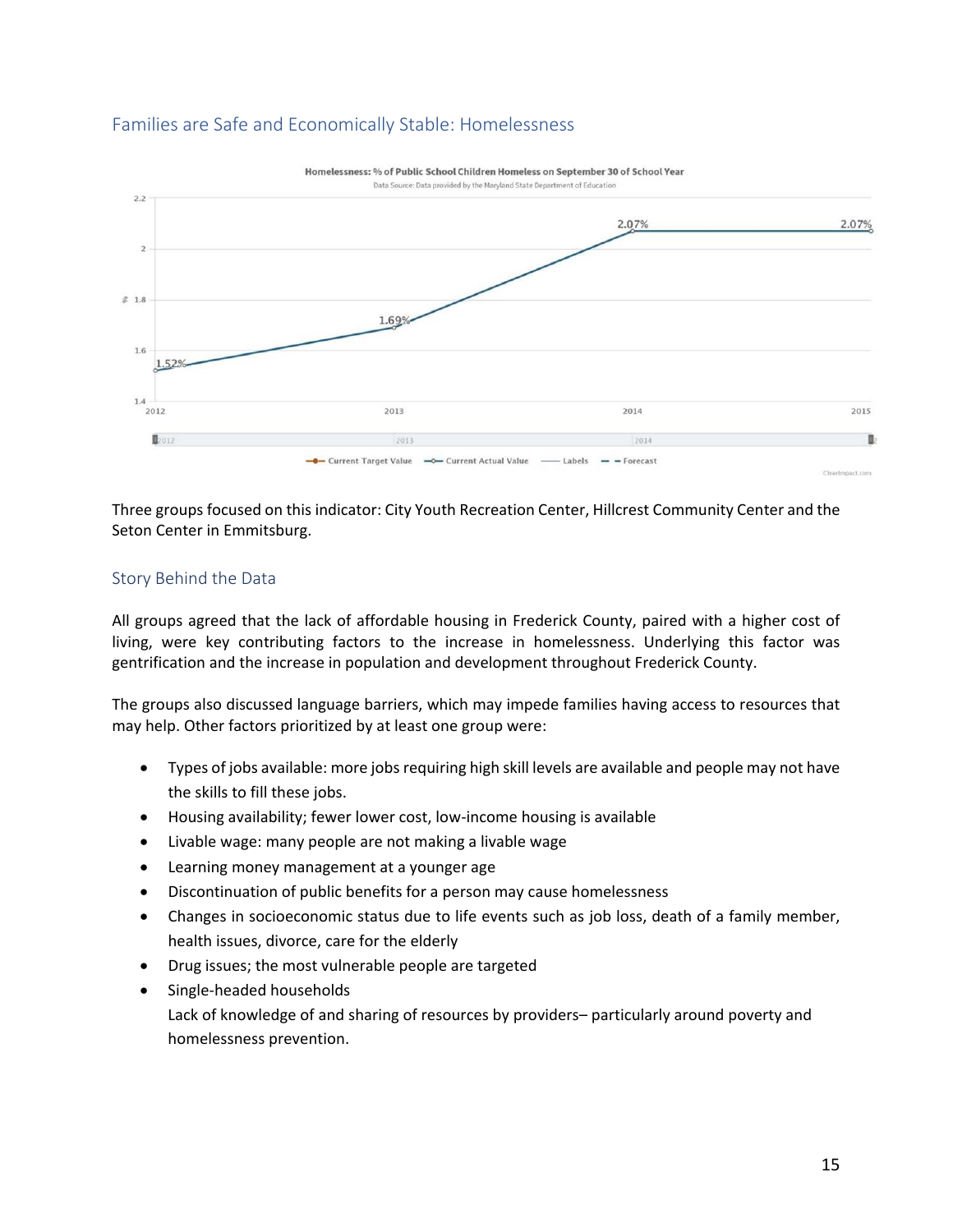#### <span id="page-15-0"></span>**Partners**

Significant partners that should be included in work on this indicator were identified as:

- United Way: provide a savings match
- City and County Planning and the Housing Authority to provide affordable housing
- Workforce Services
- Businesses, especially small business partnerships
- Hispanic and Asian-American Centers
- Frederick County Public Schools (FCPS)
- Property Management Companies
- Adult Services at Frederick Community College
- Mount St. Mary's University
- Homelessness Prevention Providers
- Frederick County Government
- Seton Center
- Churches
- Fire Departments/Sheriff/Mayor
- Food Banks
- Libraries
- Good Neighbors
- Frederick Rescue Mission

#### <span id="page-15-1"></span>Recommended Strategies

- 1. Increase the availability of affordable housing:
	- a. Designate that all housing developments provide 25% of land for low-income housing
	- b. Expand upon the Rental Assistance Program
	- c. Develop a trailer park on town property
- 2. Increase access to resources for job training, translation, transportation, etc. for low-income households and people experiencing language barriers
- 3. Expand existing support networks for low-income households
- 4. Expand accessibility of affordable before and after school care (reduced rates and subsidized)
- 5. Implement financial literacy and money management courses in middle schools. These could be included in the curriculum or as after school programs
- 6. The "Person"/Navigator: A person who is well connected to all services but impartial that will help all populations, educate and connect businesses, and other sources of assistance to those in need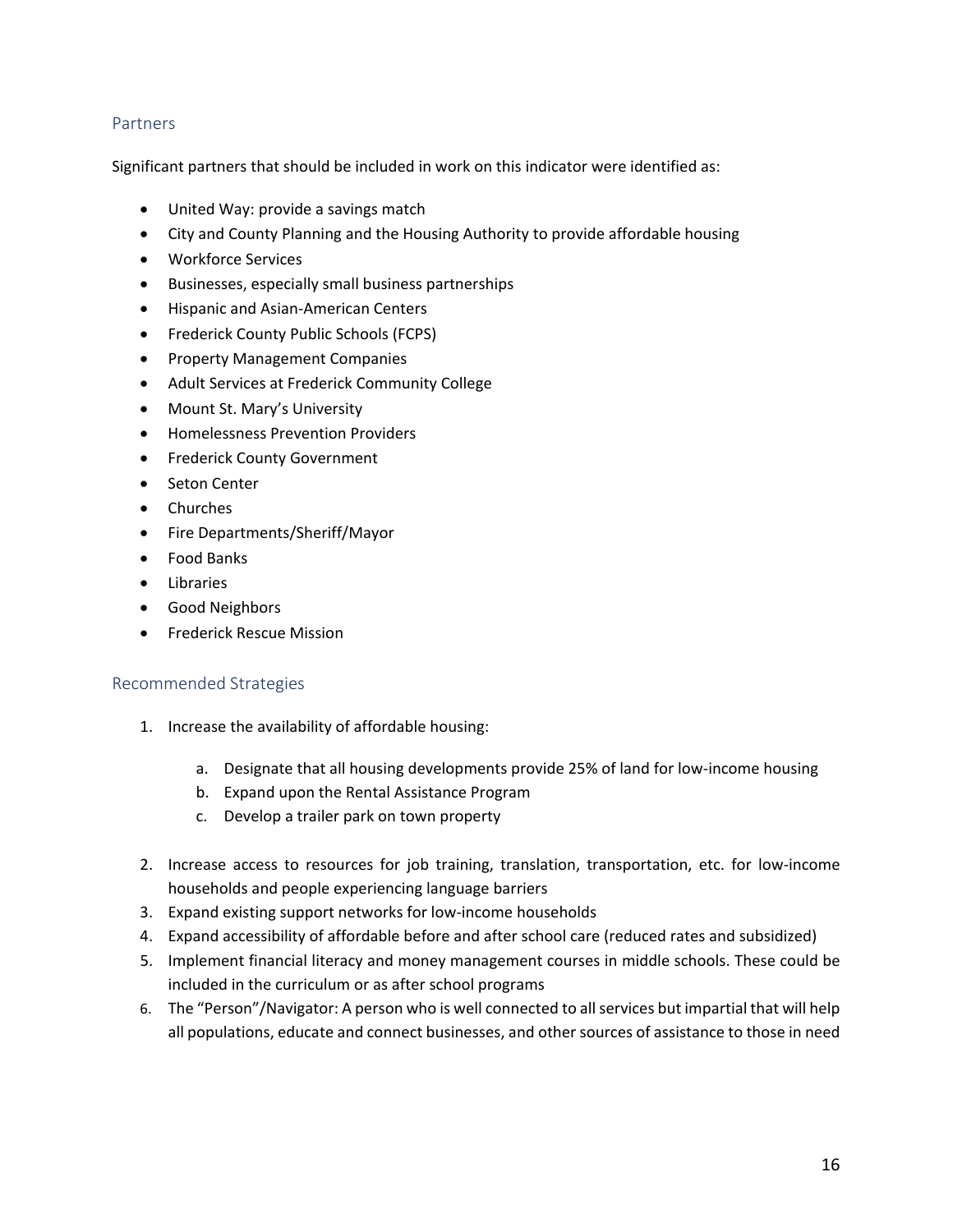# <span id="page-16-0"></span>Youth Complete School: Educational Attainment



Four groups focused on this indicator: New Horizons, Family Partnership, City Recreation Center and Hillcrest. The exact indicator is the percentage of youth aged 18-24 with less than a high school diploma. This percentage has been steadily decreasing over the past few years (from a high of 13.7% in 2011 to 8.1% in 2017), so it is headed in the right direction although it has leveled off recently. Participants noted that perhaps there is one group that is not being reached adequately. This percentage is close to the percentage of youth not working and not in school, although there is not sufficient data to indicate whether these two groups are the same people.

#### <span id="page-16-1"></span>Story Behind the Data

The groups reviewing this indicator found many factors that contributed to successful educational attainment and other challenges and barriers that may impede completing a high school diploma. Factors that were mentioned by more than one group were:

- Language barriers
- Balancing work with school: some youth have to get jobs to help support their families
- School resource and climate factors: schools being perceived as too punitive; lack of resources for teachers; lack of support from teachers.

Other challenges mentioned were:

- Transportation
- Quality of home life
- Mental health challenges and staff lacking knowledge and sensitivity in this area
- Students experiencing homelessness or moving frequently
- Students' social lives, which can provide both positive and negative influences.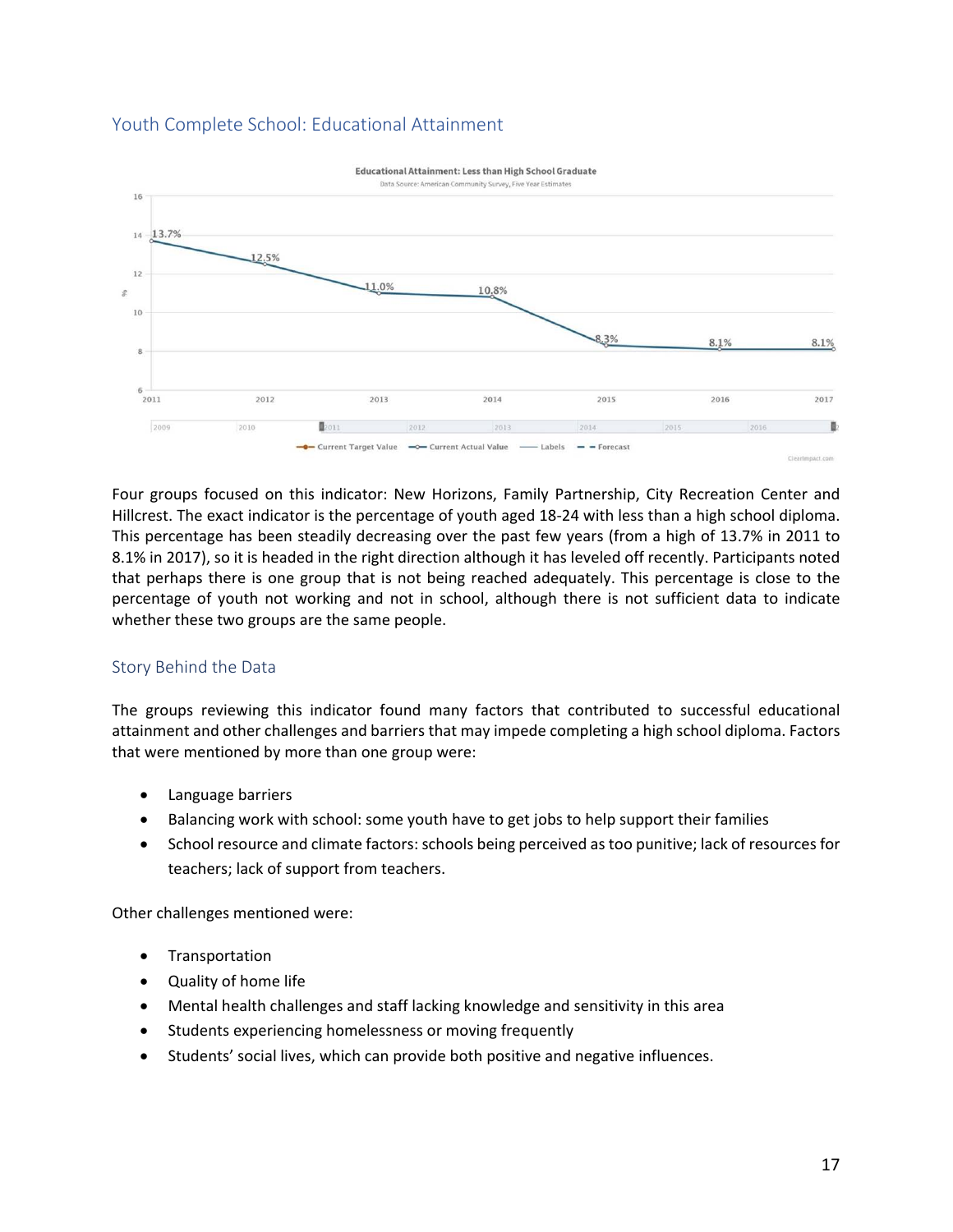The groups also mentioned positive factors that may have contribute to the youth obtaining their high school diploma and beyond:

- Community Supports:
	- o New Horizons programs
	- o Housing Authority programs
	- o Employers providing scholarships
	- o Friends
	- o Church communities
- Supportive Schools
	- o Quality staff: approachable, engaging, relatable, and hip
	- o Teacher's empathy and compassion
	- o Most schools have bilingual staff
	- o Community liaisons
	- o Clubs and similar things for moral support and that help youth find a community within the school
	- o Mental, social and educational supports for youth
	- o Career readiness classes and discussions early in children's lives, which helps kids realize their possibilities from teachers, parents and the community.

One group voted on the key factors for success. They listed the following five factors as important and voted engagement and support as the most important:

- Engagement
- Supports
- Safety
- Accessibility
- Motivation

#### <span id="page-17-0"></span>Partners

Many partners were listed as having a role to play in improving educational success. New Horizons and the Housing Authority were specifically mentioned as having programs that help youth attain educational success. In addition, the following partners were noted:

- Employment programs like Job Corp
- Programs like New Horizons/Tutors
- Mental & Physical Health Supports
- Church Communities
- Store clerks in the community
- Family Partnership
- Habitat for Humanity
- Frederick County Public Schools
- Employers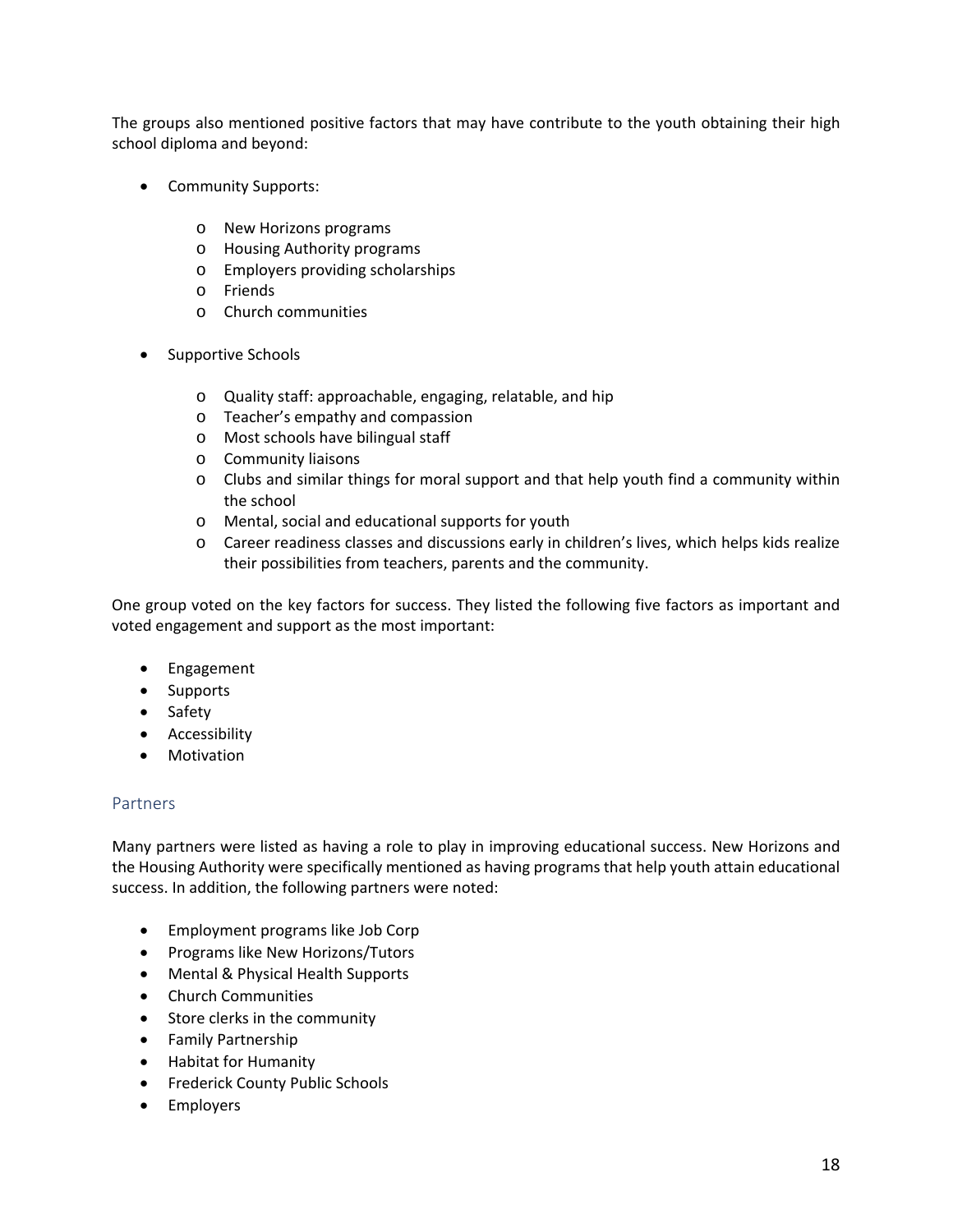- Frederick County Public Library
- Asian American Center of Frederick
- Frederick Community College
- Parents
- School personnel (especially guidance counselors)
- Mentorship
- Business collaboration with schools and parents

#### <span id="page-18-0"></span>Recommended Strategies

The groups mentioned programs that are already working well as:

- The Tutoring Center
- Career Technology Center/Fine Arts
- Career Education
- Work Study Program

Two strategies mentioned by more than one group were:

- Increasing cultural inclusiveness across schools was suggested by two groups as a key strategy to address educational success and attainment
- Mentorship: Mentors paired with at-risk students for all four years of high school

New ideas that were proposed were:

- Educational Success Company: This would provide tutoring services, quiet places, peer supports, and service learning opportunities. These service-learning opportunities would be provided from a network of a variety of industries where each student can try something unique to gain experience or simply to try out something new. It would be *free to the students*, funded by the Board of Education.
- Preventative programs (such as the Club House) that is free to students and is a preventative program to keep kids from participating in negative behaviors. The more good grades you have, the more opportunities will be provided for field trips and other fun outings with peers.
- Provide rewards for graduation such as trips and laptops.
- Support groups facilitated by therapists
- Apps for Success: Create apps that will help student's be successful such as:
	- o An app for student's phones that would make it easy to report bullying
	- o An app to manage classes and receive help and support
- Virtual school: provide an internet puck for students without the internet at home and Chromebooks for students to attend a "virtual school."
- Require school uniforms for all four years of school
- More individualized creative instruction
- More guidance counselors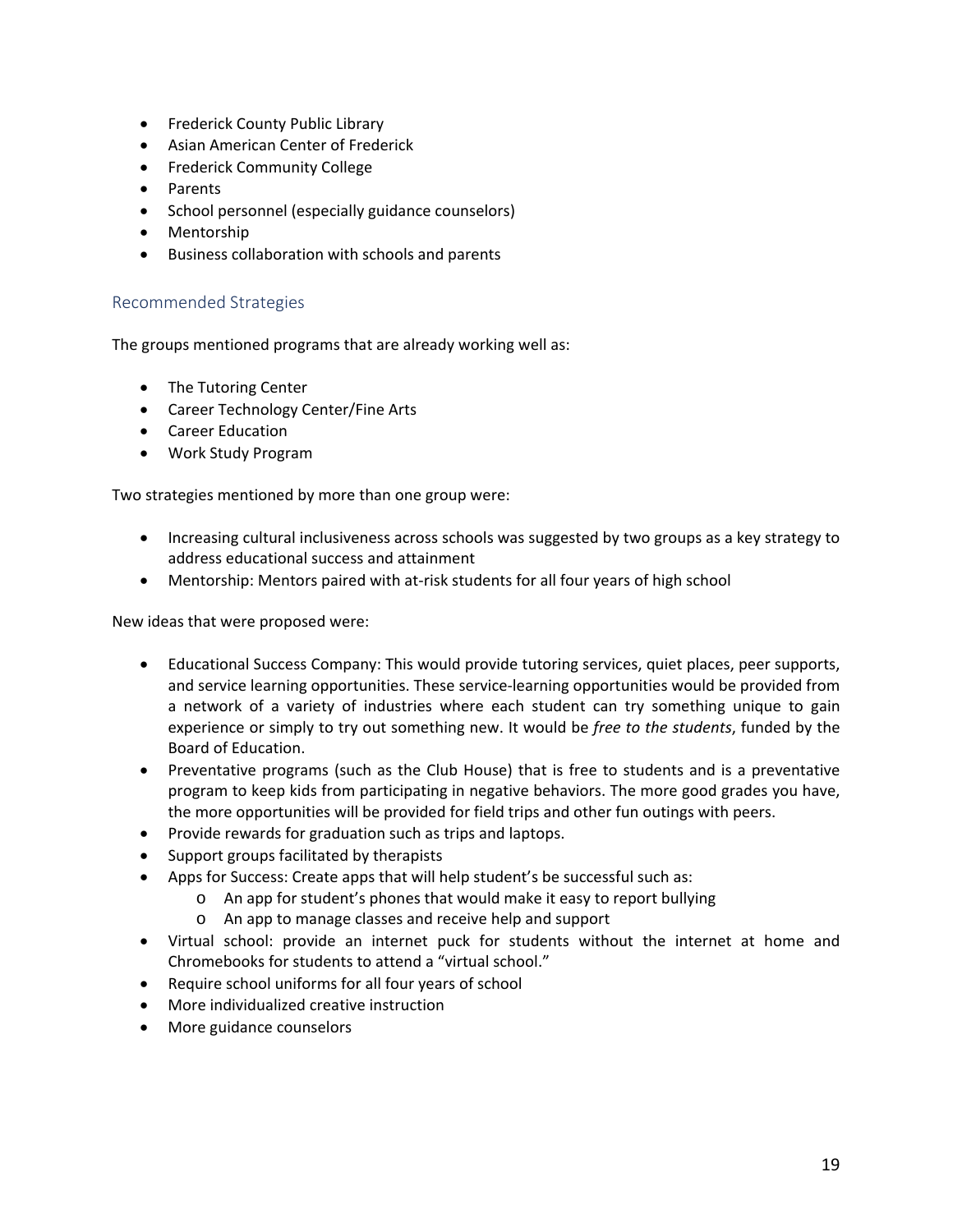# <span id="page-19-0"></span>Youth Have Opportunities for Employment or Career Readiness: % of Youth not in School and Not Working



Six groups focused on this Indicator: New Horizons, City Recreation Center, Family Partnership (2), Hillcrest and the Seton Center in Emmitsburg. The trend line has stayed stagnant with slight fluctuations between 8% and 9% of youth not working and not in school. This percentage is close to the percentage of youth with less than a high school diploma. It is not known whether these are indeed the same youth, but many of the same contributing factors are noted for both indicators.

#### <span id="page-19-1"></span>Story Behind the Data

The groups identified the following supports that are needed for youth to succeed in life:

- Experienced teachers/leaders
	- o People with personal experience
- Knowledge of career paths
	- o How to navigate through the process of finding your "calling"
	- o What you need to get there
	- o Education: knowledge foundation; awareness of opportunities and resources
- Need life skills:
	- o Simulations of real-life situations
- Family Support and examples:
	- o Active family members taking care of youth
	- o Need family structure
	- o Educational experience within a family (flip-side of "lack of educational experience within a family")
	- o Family Support
- Mentors (school and outside agencies)
- **Opportunities**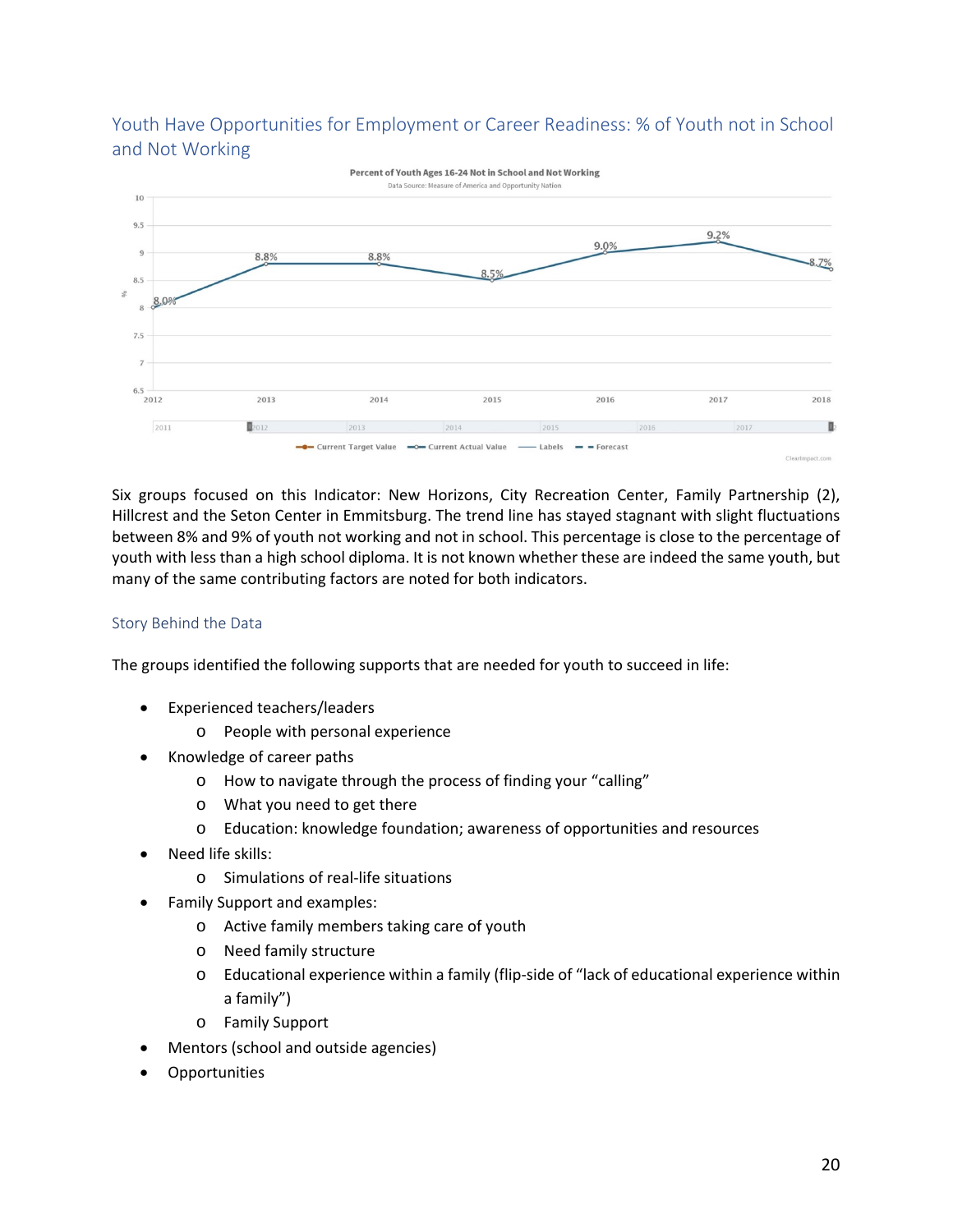The main challenges that youth face that may contribute to them not working and not in school were:

- Poor quality supports/lacking supports
- Mental health/behavioral health
	- o Underdeveloped/Low Self-Esteem
- Having to take on parental and adult roles within the family/due to being on one's own
- Transportation
- Parents' ideologies/experiences
	- o Differing worldviews
	- o Differences in culture/sub-culture
	- o Lack of educational experience within family (see flip-side under strengths/supports needed)
- Lack of affordable housing for youth
- Youth are often competing with Seniors (Citizens) for entry level jobs
- Students feeling like they "don't belong"
- Isolation: social, [as a result of] lack of transportation, loss of family support
- Safety and security in schools for students
- Lack of school funding
- Inconsistent government financial assistance

In addition, youth often face barriers in looking for jobs, such as:

- Being unprepared for job seeking, employment
- Anxieties
- Poor quality/low level of supportive people teaching life skills
- Overly busy or absent parents not able to support youth through this experience in growing up
- Transportation
- Services are not available outside of Frederick City
- Cultural differences and immigration status

#### <span id="page-20-0"></span>Partners

The partners mentioned most often as having a role to play to help youth be successful in education and careers were (and the number of groups prioritizing that partner):

- Frederick Community College
- Frederick County Public Schools Career Technology Center (CTC)
- Workforce Services
- Social Services
- SHIP
- Housing Authority
- Arts and Communication Academy (ACA at Thomas Johnson High School)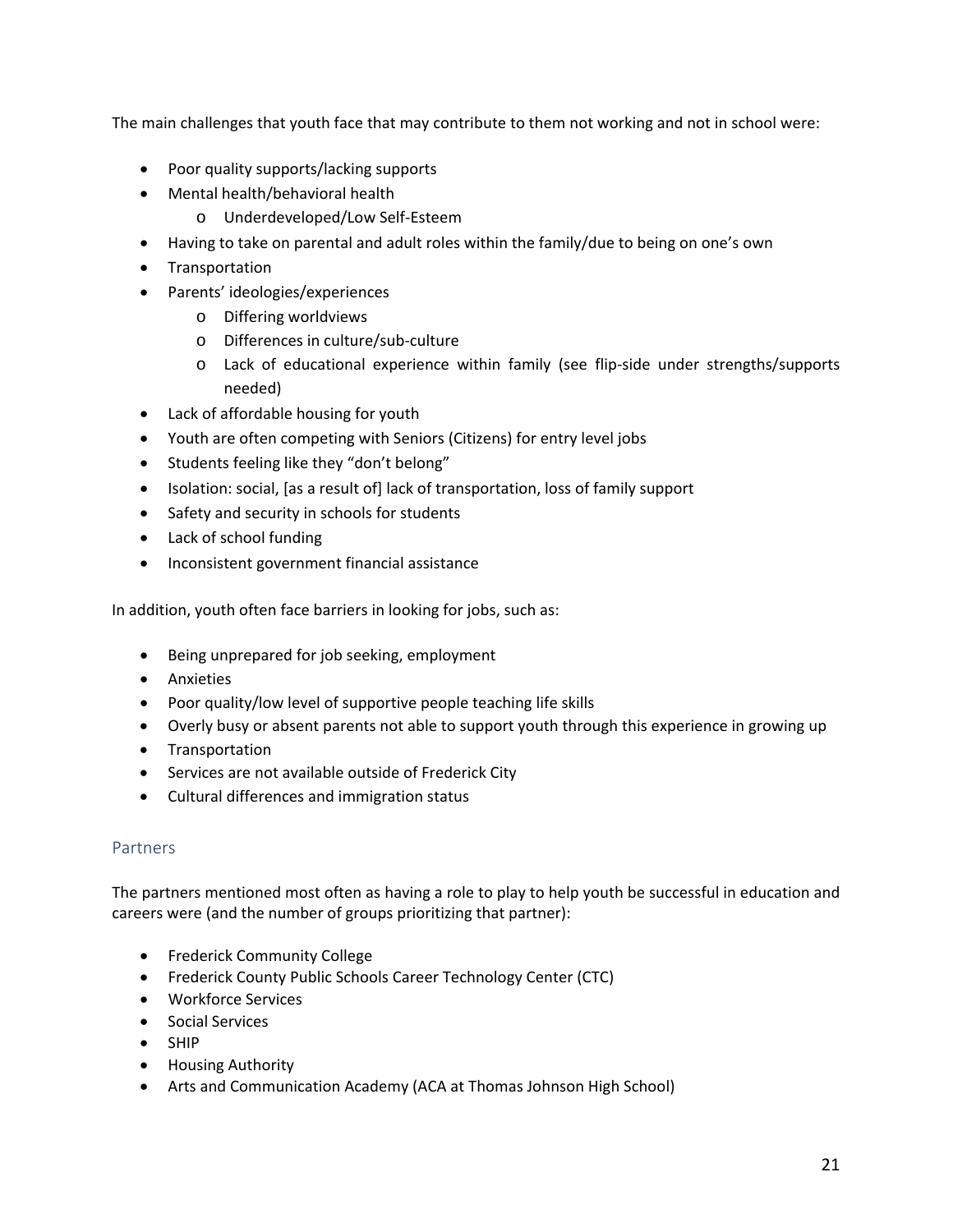### <span id="page-21-0"></span>Recommended Strategies

Three programs recommended strategies similar to the following:

- Mentors: fund community-based mentoring programs. These can use AmeriCorps volunteers, adults working in trades in the community, peer mentors, etc.
- Peer Systems/Mobile Navigator: This navigator would connect with disconnected youth (peer model); identify talents of the youth and connect them with career paths that tap into those talents. They would also work with the youth and their families to provide employment, training, and educational goal planning.
- Career Exploration/Talent Development Programs: Several groups suggested that they need more career exploration programs. They specifically emphasized focusing on youth interested in liberal arts and fine arts. These youth would then learn from people actually working in areas such as, music production, robotics, architecture, etc. All of these programs need to be easily accessed by youth and focused on lower income and disenfranchised youth. Other career development ideas were:
	- o Job Training/Apprenticeship programs
	- o Pre-college introduction field trips; consider doing this in the summer and for students as young as elementary school age.
- Transportation: Provide or support transportation for youth. One specific idea was to subsidize Uber/Lyft drivers
- "One-Stop" shop/Family Support Center that includes: Education, employment, DSS, healthcare (including mental health), job training, Bridges program, recreation, and other services. *This service is existing within Frederick City. The suggestion is a second site in Northern Frederick County where support center had been previously located.*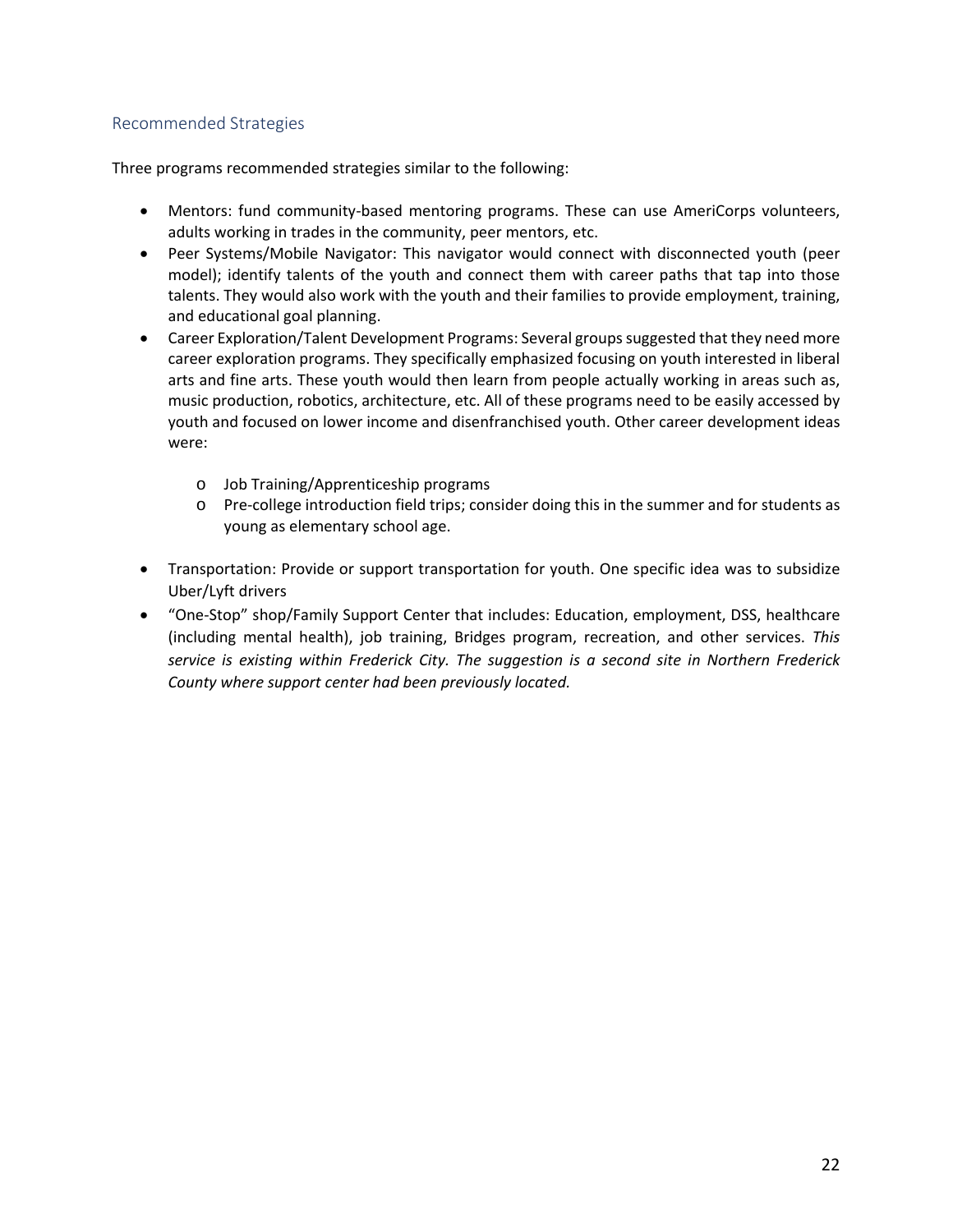<span id="page-22-0"></span>



Two groups focused on Child Maltreatment: Hillcrest Community Center and the Seton Center in Emmitsburg. The rate child maltreatment is indicated by unsubstantiated reports showing a steady decrease.

#### <span id="page-22-1"></span>Story Behind the Data

The two groups that discussed this indicator reported several positive factors underlying the downward trend of child maltreatment:

- Parenting supports seem to play a role in decreasing child maltreatment. These supports may have the effect of lessening parental stress and include:
	- o Parenting classes
	- o Home Visiting
	- o Counseling
	- o Foodbanks
	- o After school programs
	- o Supports in the schools for the whole family
- Increased parental income and family income may contribute positively to the improvement in the indicator.
- Other ways to reduce parental stress may include: financial help, more childcare, and housing help.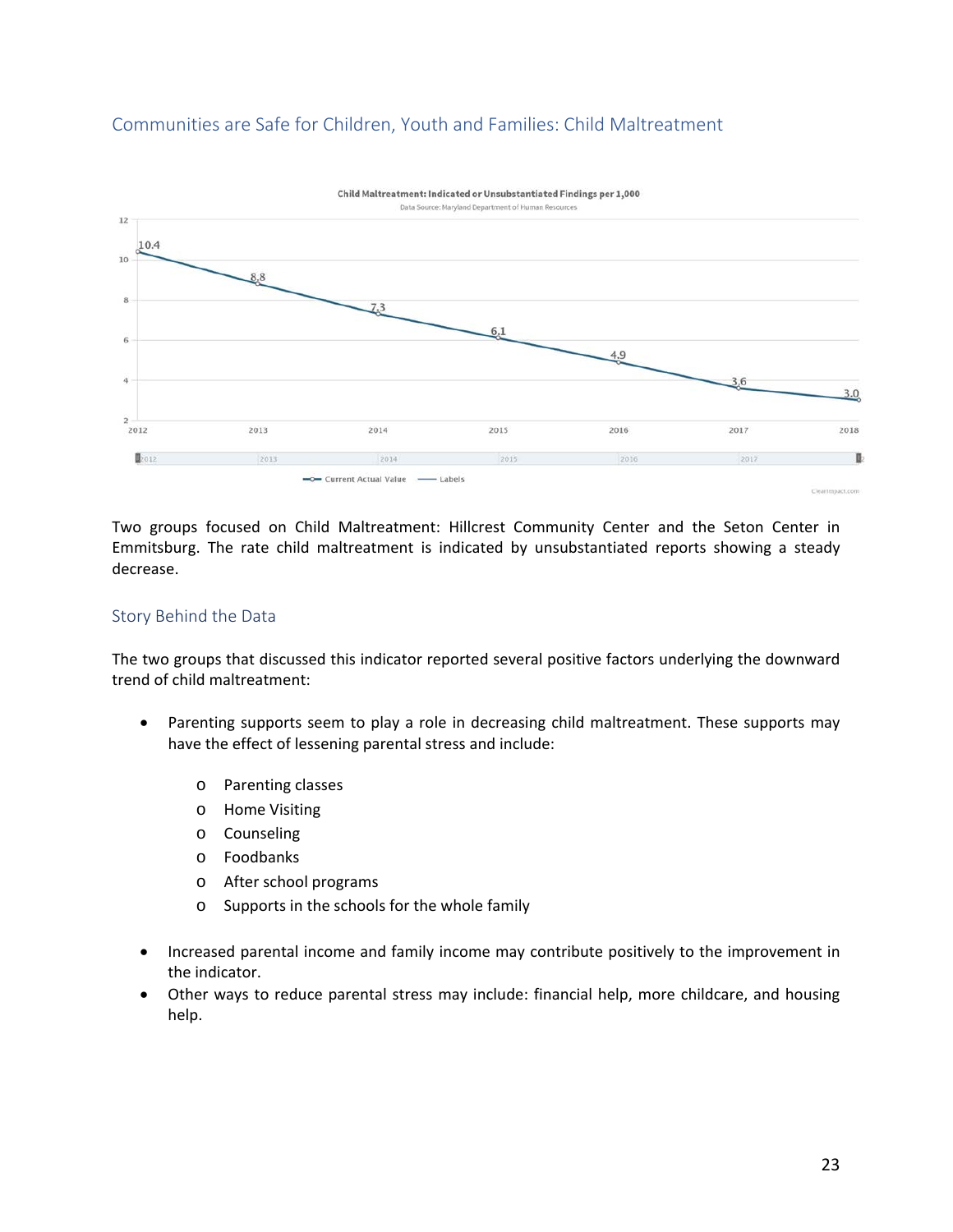#### <span id="page-23-0"></span>**Partners**

One group identified two specific partners and the role these partners play:

• Blessings in a Backpack organization provides a backpack of food to elementary schools on Fridays to children who receive free lunches. Care Net (Provides parenting classes to pregnant women to learn parenting skills and the opportunities to earn bucks which are used to purchase baby items and furniture for the baby)

Other partners identified were:

- Social Services
- Headstart
- Libraries
- Businesses
- Boys and Girls Clubs
- Church: feeling a part of something

#### <span id="page-23-1"></span>Recommended Strategies

- Parenting education and having the "Getting Ahead" curriculum available countywide was recommended by both groups. These workshops were recommended to be twice monthly with childcare provided. The workshops should provide opportunities for self-improvement and relaxation (i.e. yoga, meditation, etc.) for parents.
- Helping parents to de-stress; Parent night-outs with de-stressing options for parents. Provide childcare and incentives such as gas cards, grocery cards, etc. Also suggested was providing physical fitness opportunities and/or gym memberships and childcare.
- Mental health services and wraparound case management
- Woman-to-Woman mentoring: someone you can call up and talk about anything, particularly if something is bothering you or you are having difficulty with your child. (Existing service – request is for more)
- Financial support is very important and can include:
	- o Increased wages
	- o Increased eligibility for assistance
	- o Decrease the benefits "cliff": that is when a parent starts earning a living but lose their benefits before work benefits kick-in. Provide a "buffer" of benefits when people are just beginning work.
	- o Increase access to current program offerings to support parents. Ensure the resources get to parents and that they are easily able to access them.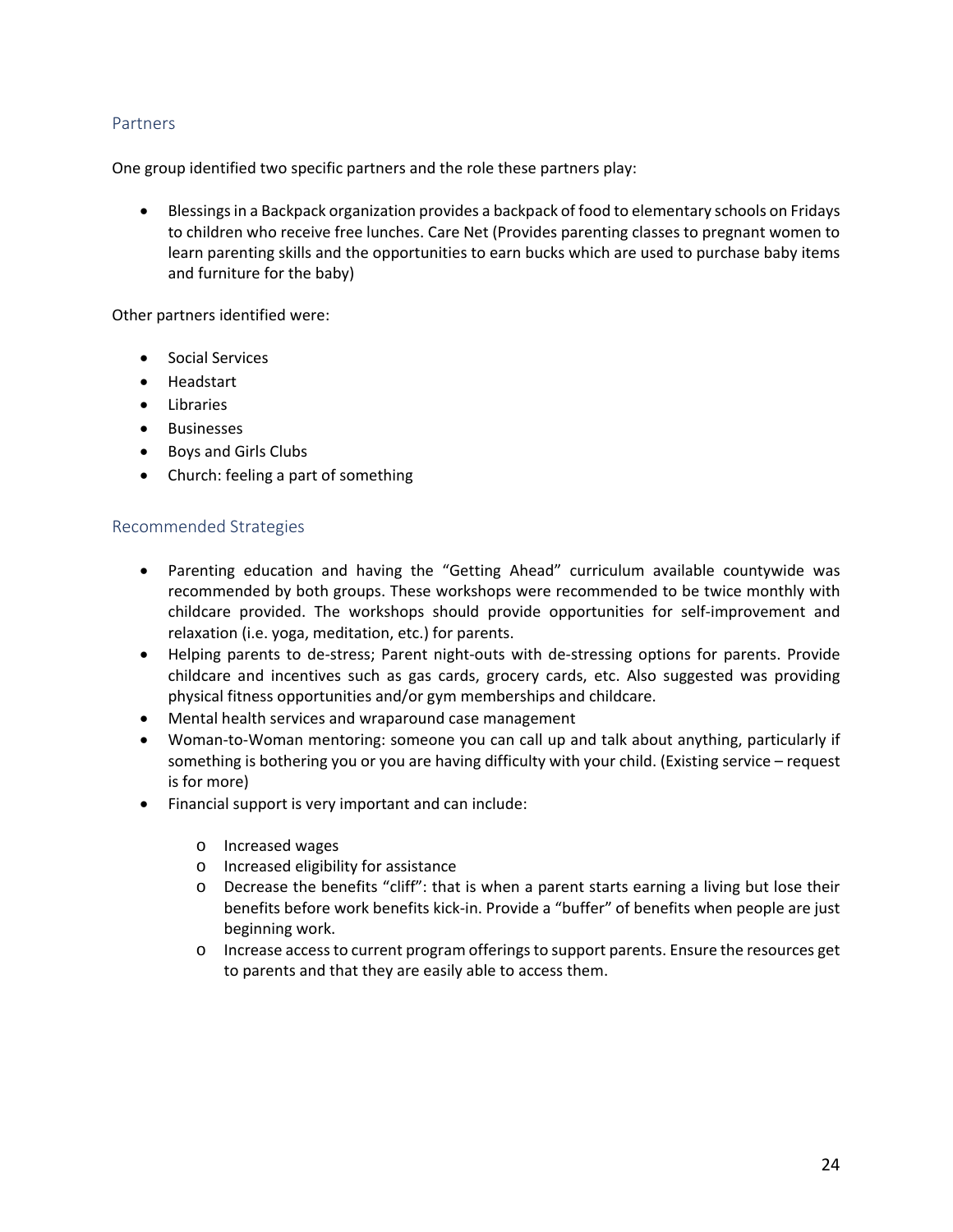# <span id="page-24-0"></span>Combined Recommendations

The entire process resulted in the following recommendations based on the reviews of the Data Collaborative, Human Needs Assessment, ALICE Report, Community Health Needs Assessment, Community Convenings (CC), and the Community Needs Assessment (CNA).

# <span id="page-24-1"></span>Systems Change

DSS, Mental Health, and other Coordinated Services Intake:

- Emmitsburg "One-Stop" Shop at the Seton Center (CC)
- Staff periodic resource centers in remote areas (CNA)

Educational Systems Change:

- Cultural Sensitivity:
	- o Increasing cultural inclusiveness across schools (CC)
	- o Promote support and collaboration through the FCPS ESL office (CNA)
- Provide Apps for Success: apps that help students be successful that could be used for the following (and other things (CC)):
	- o Report bullying
	- o Manage class schedules
- Virtual School: provide an internet puck for students without the internet at home and Chromebooks for students to attend a "virtual school" (CC)
- Require school uniforms for all four years of school (CC)
- More individualized, creative instruction (CC)
- More guidance counselors (CC)
- Provide social and mental health services in schools (CNA)
	- o School based trauma sensitive services for families (CNA)

Financial Assistance: (CC)

- Change eligibility requirements for assistance so that more people are eligible (CC)
- Decrease the "benefits cliff": when a parent starts earning a living but loses their benefits before work benefits kick in. Provide a "buffer" of benefits when people are beginning to work (CC)
- ALICE families that cannot afford services/supports and do not qualify for public assistance (CNA)

Develop a plan to address the ESL barrier: (CNA)

• For example: Hire bi-lingual staff; coordinate services through existing entities that serve people who speak English as a second language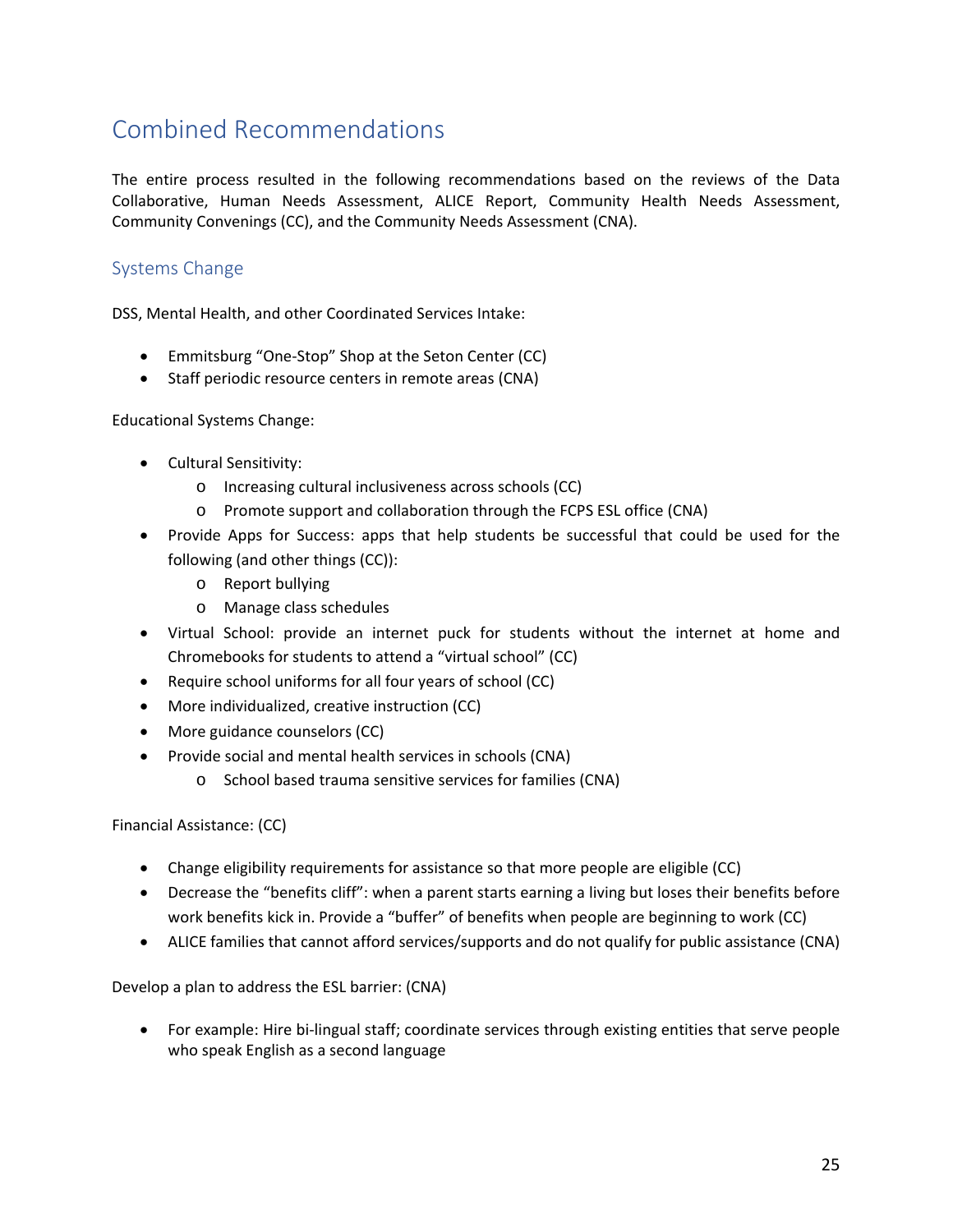# <span id="page-25-0"></span>Supportive Services

Navigator (the "Person"):

- A person who is well-connected to all services but impartial and will help all populations, as well as educate/connect businesses and other sources of assistance to those in need (CC)
- Disconnected Youth Navigator: This person would connect with disconnected youth (peer model)
- They would identify talents of the youth and connect them with career paths that tap into those talents. Also, work with youth and their families to provide employment training and educational goal planning (CC)

• Mobile navigator/mentor to connect with disconnected youth – peer model (CNA)

Mentors:

- Mentors paired with "at risk" students for all four years of high school (CC)
- More mentors: fund community-based mentoring programs. These can use AmeriCorps volunteers; adults working in trades in the community; peer mentors, etc. (CC)
- Woman-to-Woman Mentoring: someone you can call up particularly if you are having difficulty with your child (CC)

Mental Health Services in schools:

- Support groups in schools facilitated by therapists (CC)
- School based trauma sensitive services for families (CNA)
- Employment, training or education goal planning services for families and youth (CNA)
- Mental Health and Wrap-Around Services for parents under stress

# <span id="page-25-1"></span>Career Education

Career Exploration/Talent Development Programs: (CC)

- Focus on youth interested in liberal arts and fine arts. These youth would then learn from people actually working in areas such as music production, robotics, architecture, etc. (CC)
- All of these programs need to be easily accessed by youth and focused on lower income and disenfranchised youth (CC)
- Job Training/Apprenticeship programs (CC)
- Pre-college introduction field trips; consider doing this in the summer and for students as young as elementary school age (CC)

Career and Technical Educational Programs: (CC)

- Career readiness (CC)
- No fee for services (CC)
- Teach trades in High School (CC)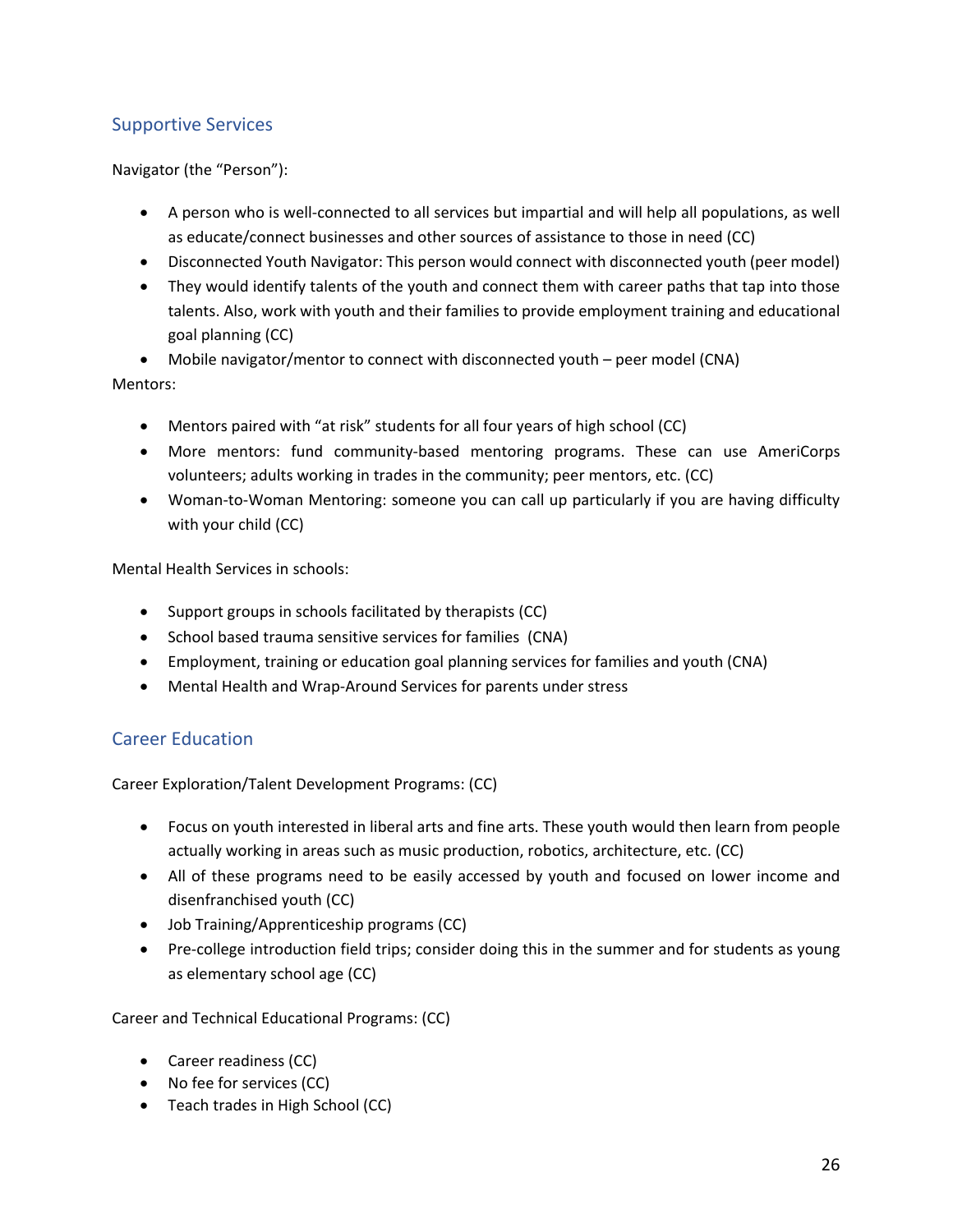Education for Parents: (CC)

- "Getting Ahead" Curriculum: address moving from poverty (CC): Make available county-wide (CC)
- Provide affordable childcare (CC)
- Provide opportunities for self-improvement and relaxation (CC)

Educational Success Company:

- This would provide tutoring services, quiet study places, peer supports, and service learning opportunities (CC)
- Service learning: provide opportunities for each student to try something unique and gain experience or simply try something new. It would be free to all students and funded by the Board of Education (CC)
- Provide employment, training, or education goal-planning services for every family/participant and/or youth (CNA)

### <span id="page-26-0"></span>Access to Services

Increase access to resources for job training, translation, transportation, etc. for low-income households and people experiencing language barriers: (CC)

- Increase knowledge of and access to family resources particularly outside of Frederick City
- Partner with hospitals and schools to distribute information about resources
- Promote community awareness by staffing periodic resource centers in remote areas (CNA)
- Coordinated Services Intake in Emmitsburg ("One-Stop" shop at the Seton Center) (CC)
- Ensure that school staff have literature on community services (CNA)
- Improve transportation to services (CNA)
- Provide services in schools (CNA)

Eligibility Requirements (Both):

- Decrease the "benefits cliff": when a parent starts earning a living but loses their benefits before work benefits kick in. Provide a "buffer" of benefits when people are beginning to work (CC)
- ALICE families that cannot afford services/supports and do not qualify for public assistance (CNA)

# <span id="page-26-1"></span>Focus on Specific Populations

ALICE Households:

- Develop a supportive infrastructure for ALICE households (CNA)
- Expand existing support networks for low-income households (CC);
- Interventions for low income working families and ACEs (including increasing support for counseling in public schools) (CNA)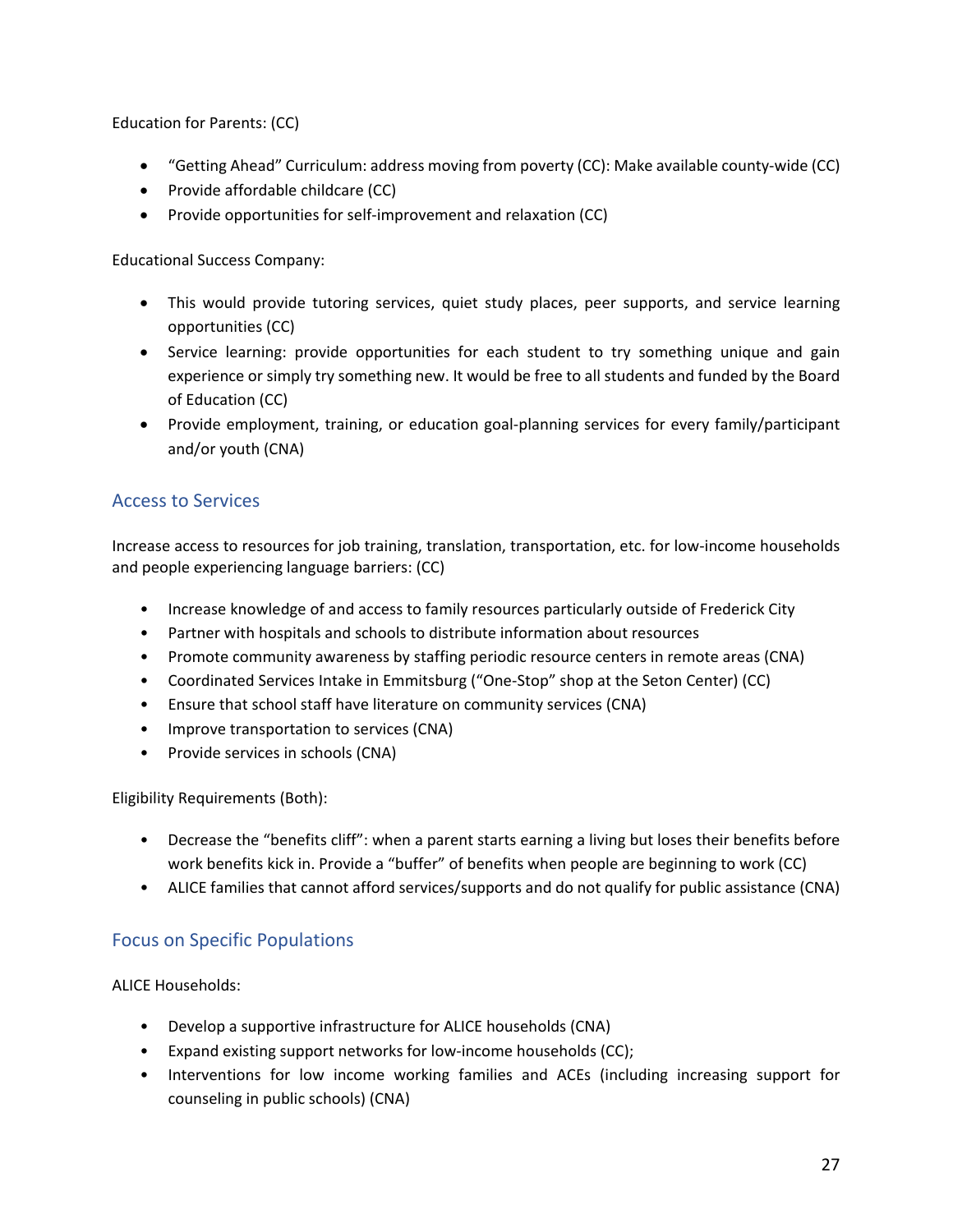- Affordable quality childcare so ALICE parents can work (CNA)
- Transportation options for rural areas and off-hours workers

People living outside Frederick City (Both)

Disconnected Youth (Both)

- Vocational job training for workers aged 18-25 (CNA)
- Utilize the Community College as a resource for re-connecting young adults to the labor market and pathways to economic success (CNA)

#### LGBTQ (CNA)

• Unique needs of LGBTQ youth experiencing homelessness (CNA)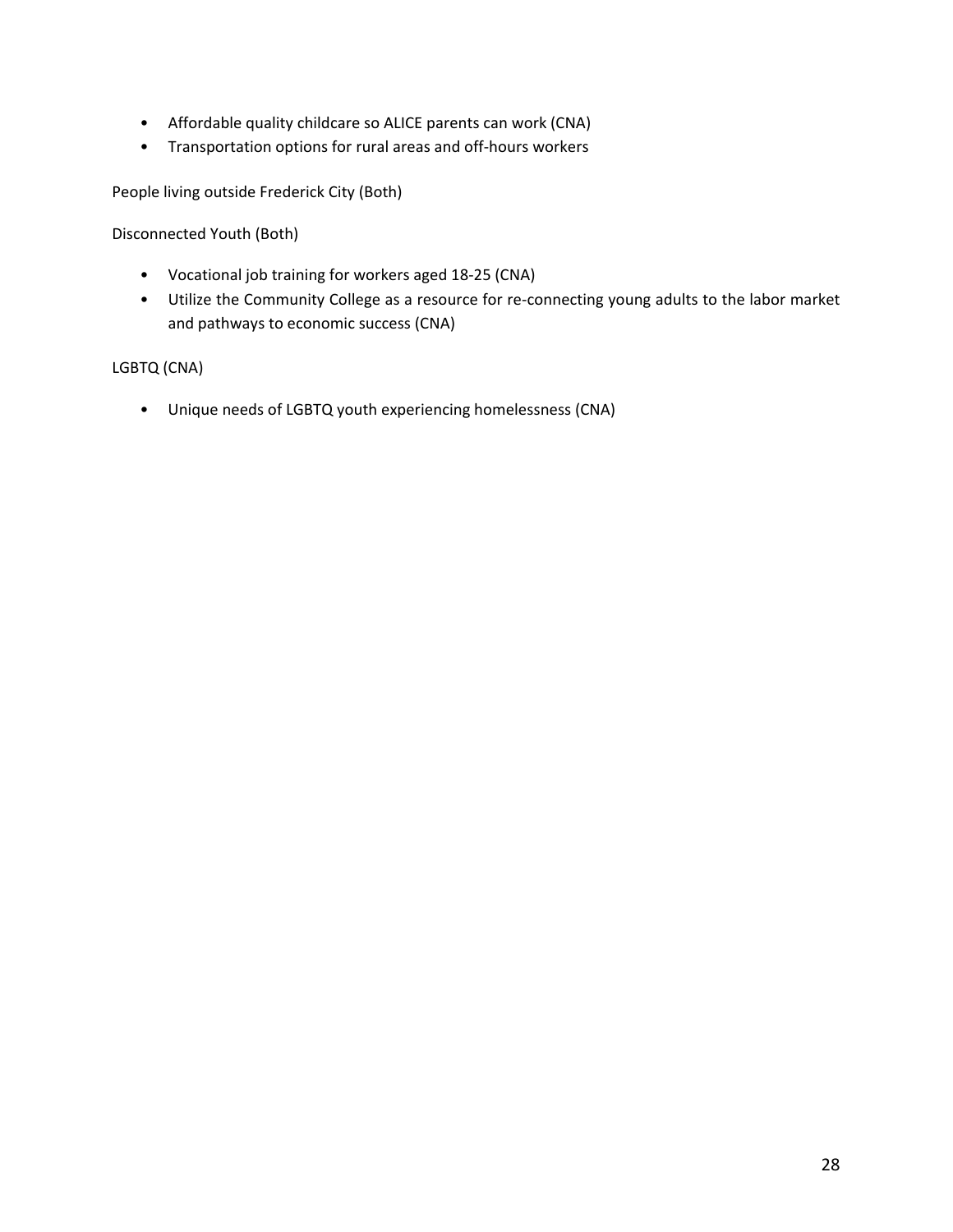# <span id="page-28-0"></span>LMB FY21 – FY23 Strategies

During the January 2020 LMB meeting, after a review of the draft summary results for all components of the planning process, members prioritized the following strategies for services to Frederick County families in order of ranking:

- 1. Mental Health Services for Families
	- a. In schools (specific need)
- 2. Mentors
	- a. for "at risk" students throughout all four years of high school
	- b. for women and moms
- 3. Increase knowledge of and access to existing services
- 4. Community-based mentoring program
- 5. Transportation
	- a. Improve transportation to northern Frederick County
- 6. Increase access to financial assistance for low-income working families
- 7. Employment training or educational goal planning services for families and youth
- 8. Navigation Services
	- a. All families and disconnected youth
- 9. "Getting ahead" curriculum for families
- 10. Develop a plan to address language (ESL) barriers
- 11. Career exploration/talent development programs
- 12. Coordinated services intake in northern Frederick County
- 13. Educational Success Company (Program): tutoring services, peer supports, service learning, quiet study places